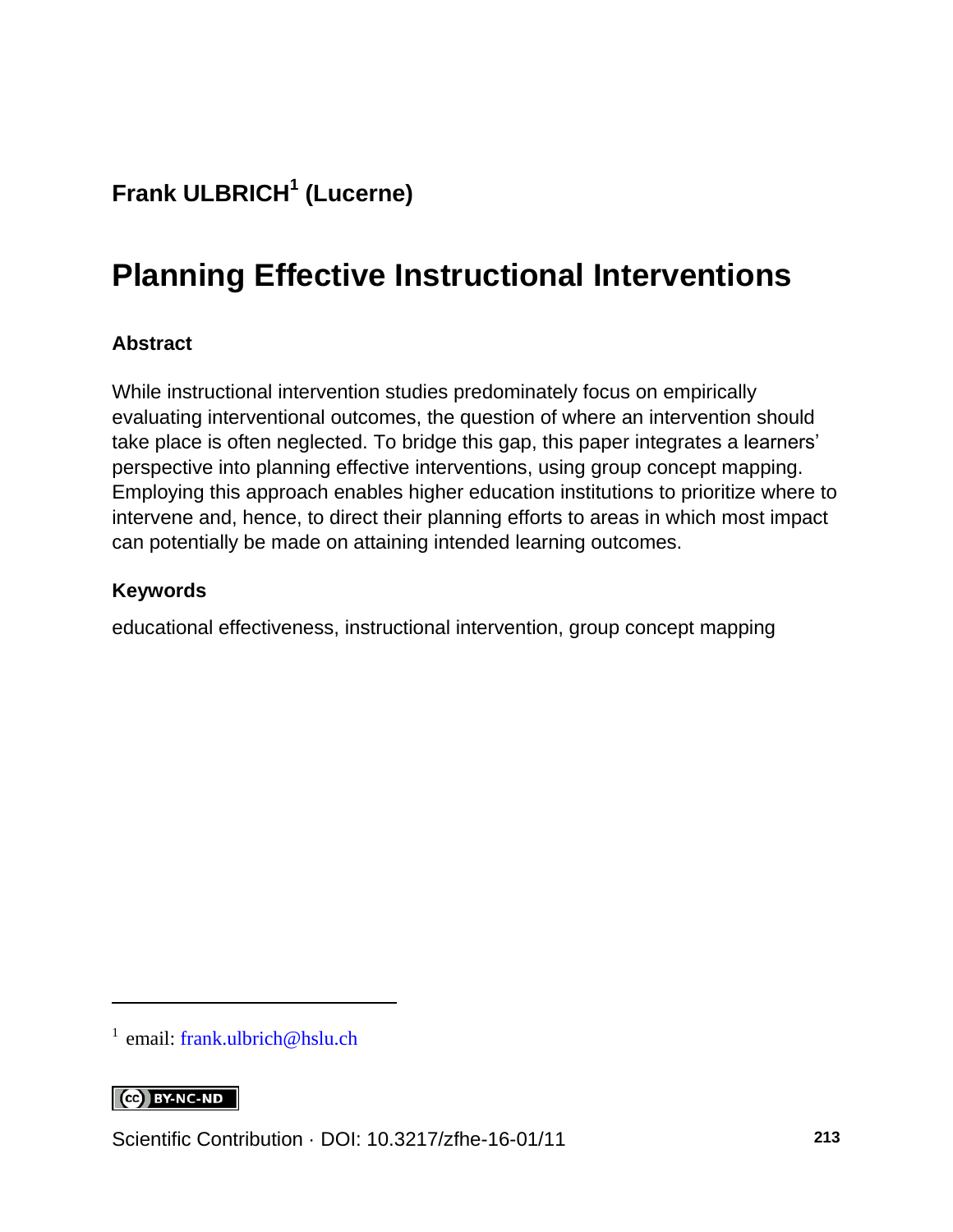# **1 Introduction**

Higher education institutions (HEI) striving for continually improving their quality of teaching and learning, eventually implement instructional interventions. Evaluating such interventions, instructional effectiveness research predominately focuses on whether interventions work. "What works," MUIJS (2008) states is what really matters, meaning that learners should be able to demonstrate better attainment of intended learning outcomes because of an intervention.

Instructional effectiveness research, however, falls rather short on guiding "where" an intervention should take place. The "where," however, is also important as many HEI need to put their scarce resources to work where they can possibly impact on learning the most. Hence, HEI need to plan and implement instructional interventions where the attainment of intended learning outcomes can maximally be affected.

To bridge the gap in instructional effectiveness research, this paper puts forward how group concept mapping (TROCHIM, 1989; TROCHIM & KANE, 2007) can be used to decide "where" HEI should consider instructional interventions.

# **2 Background**

## **2.1 Planning effective instructional interventions**

When learners lack the ability to demonstrate attainment of intended learning outcomes, instructional interventions are often implemented at the classroom level (for multiple levels in educational systems cf. CREEMERS & KYRIAKIDES, 2006; SCHEERENS, 2015) as a primary level in educational effectiveness research (cf., CREEMERS, 1994; MUIJS, 2008).

Instructional interventions are considered effective when learners achieve higher goal attainments. Consequently, studies measuring an intervention's effectiveness routinely report on effectiveness by means of pre-/post-comparison in attaining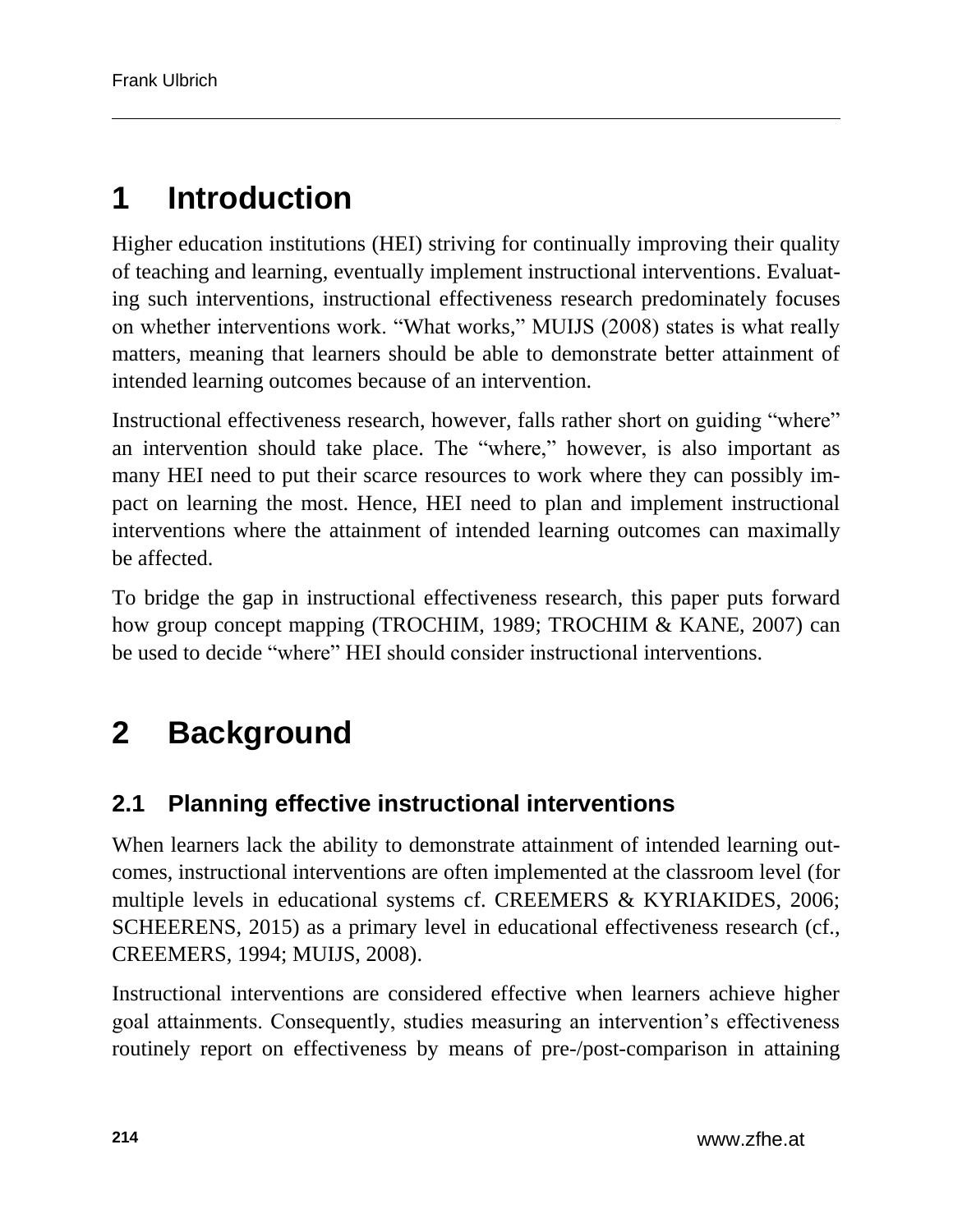intended learning outcomes. For example, in an intervention study on integrating systems thinking into geography education, COX, ELEN, and STEEGEN (2019) measured effectiveness through a quasi-experimental design. Using pre- and posttests as well as exam questions, they demonstrated that the treatment group outperformed the control group, proving that the intervention had a significant positive effect. In another study (COX, ELEN, & STEEGEN, 2020), the same researchers used think-aloud interviews to collect qualitative data in a smaller-scale intervention study on causal diagrams. Analyzing the differences between two groups allowed them both to explain how learners attained disciplinary knowledge and to assess whether the intervention was effective.

Although considerable research has been devoted to evaluating whether learners realize higher goal attainments, less attention has been paid to "where" interventions should take place. Educational effectiveness research focusing on testing results provide a rather coarse indication for "where" an intervention might be needed, because formal testing often captures a subset of concepts. To understand where learners struggle exactly, a much finer-grained view is needed. Such a view can be obtained, for example, by including the perspective of learners, who usually show good awareness of their own abilities and any gaps in attaining indented learning outcomes (ANAYA, 1999; BENBUNAN-FICH, 2010).

## **2.2 Group concept mapping**

One way to integrate the learners' perspective into planning effective instructional interventions is through group concept mapping (GCM). GCM (TROCHIM, 1989; TROCHIM & KANE, 2007) is a participatory research method that integrates qualitative group processes with multivariate statistical analyses that can be used to structure and visualize content of a specific topic (ROSAS, 2017).

Originally employed in public health, social work, health care, and mental health care research, GCM has successfully been put to use in higher education research, including studies on, for example, student well-being and stress (DONOHOE, O'ROURKE, HAMMOND, STOYANOV, & O'TUATHAIGH, 2020) or helping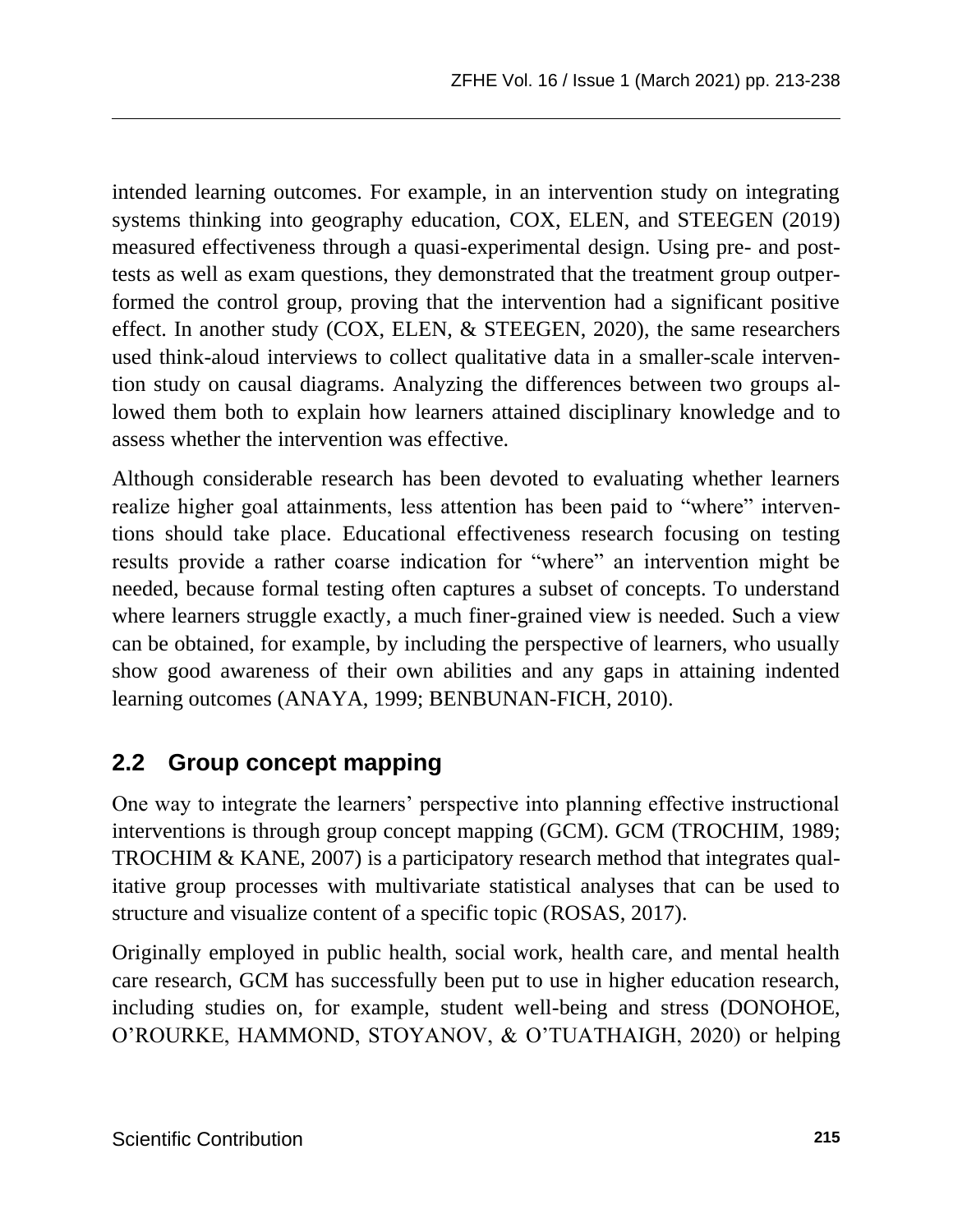college students with their nutrition (COUSINEAU, FRANKO, CICCAZZO, GOLDSTEIN, & ROSENTHAL, 2006).

GCM has also been used in examining student learning and curriculum development, such as designing educational videos (SHOUFAN, 2019) and effective (online) learning environments (KILTY et al., 2017; SCHOPHUIZEN, KREIJNS, STOYANOV, & KALZ, 2018); identifying challenges in learning a particular skill (SHEN, TAN, & SIAU, 2018); or developing learning outcomes and curriculum (HYNES ET AL., 2015; STOYANOV et al., 2014). This suggests that GCM may well be a promising approach to integrating the learners' perspective to pinpoint where instructional interventions are needed.

## **2.3 Objectives**

The main objective of this paper is to illustrate and discuss how GCM can be used to integrate the learner's perspective into planning effective instructional interventions.

## **3 Research design**

To illustrate and discuss how GCM can be used to integrate the learner's perspective into planning effective instructional interventions, the research examined a project management course where interventions might be needed. The course was taught in the last year of a 4-year program at a Canadian university, leading to a bachelor's degree in business administration. Sixteen out of 20 students participated voluntarily in the research project.

The six GCM stages established by TROCHIM & KANE (2007)—i.e., project preparation, idea generation, idea structuring, map computing, map interpretation, and map utilization—were followed with one modification to the idea generation stage.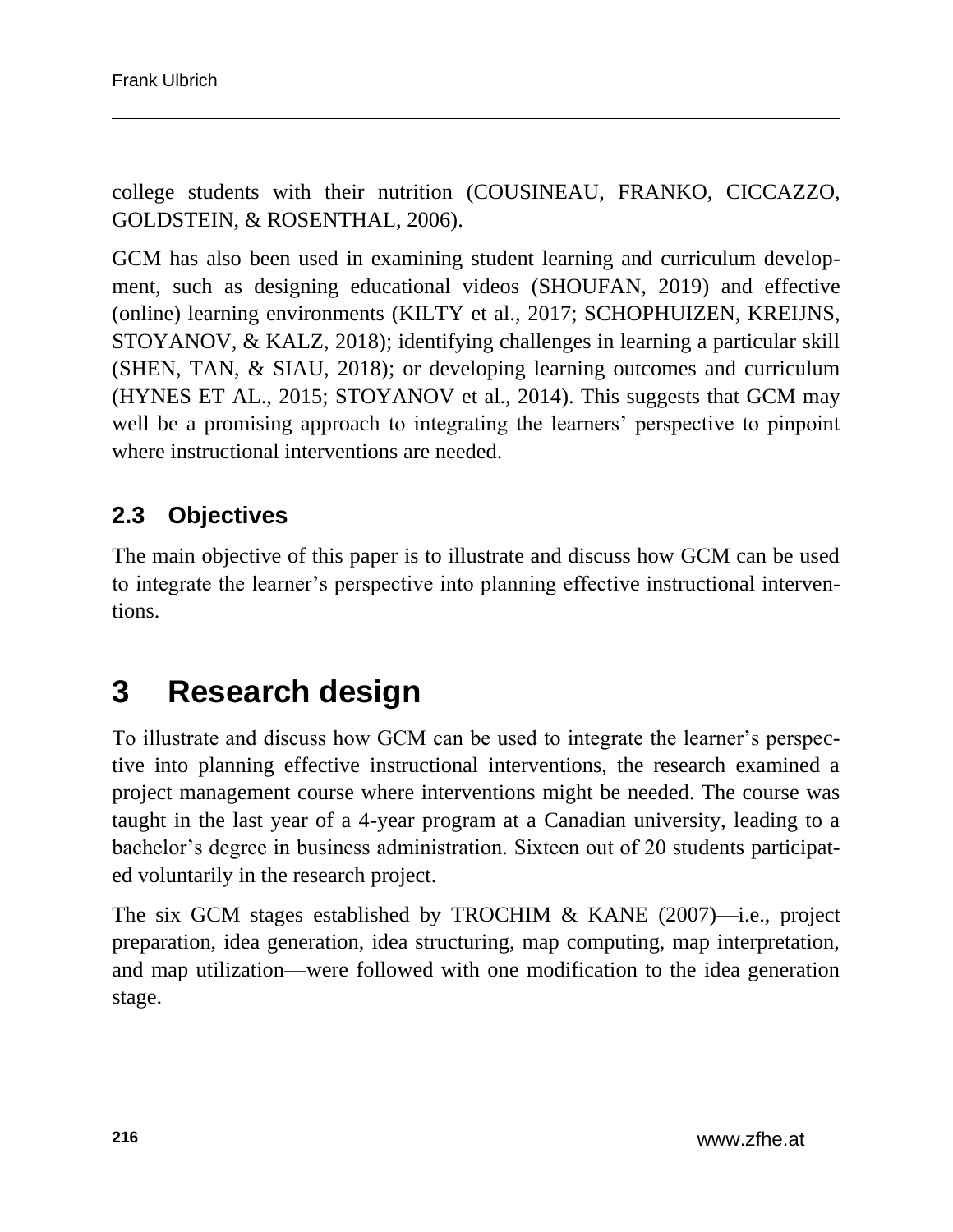During the idea generation stage, students were not directly involved. Instead, the textbook (MEREDITH, SHAFER, MANTEL, & SUTTON, 2017) was consulted to generate statements that aligned with both the course's intended learning outcomes and syllabus. Based on the focus prompt: "Upon completion of this course you are able to …," the author originally identified 93 statements. These were further validated by a colleague for consistency and overlaps, resulting in a comprehensive list of 75 statements in total.

Idea structuring took place in the second-last class of the semester. First, students were instructed to sort all statements in piles based on how similar in meaning they were to one another. Second, students were asked to rate the statements on a fourpoint Likert scale according to *importance* and their self-assessed *ability*. Importance was rated as:  $1 =$  relatively unimportant,  $2 =$  slightly important,  $3 =$  moderately important, and  $4 = \text{very/extremely important}$ . Ability to demonstrate the skills was rated as:  $1 = I$  am not able to demonstrate this,  $2 = I$  am somewhat able to demonstrate this,  $3 = I$  am moderately able to demonstrate this, and  $4 = I$  am very able to demonstrate this.

Student responses were computed to generate point, cluster, pattern match, and gozone maps, using the web-based GroupWisdom platform (CONCEPT SYSTEMS, 2020). Students were invited to participate in the interpretation of these maps in the last class of the semester.

## **4 Results**

### **4.1 Relationship between statements**

Figure 1 visualizes the participants' sort data in form of a point map, appreciating the relationship between the 75 statements. Applying multidimensional scaling to the sort data, the point map two-dimensionally depicts how participants sorted the statements. The closer statements appear to each other as points on the map, the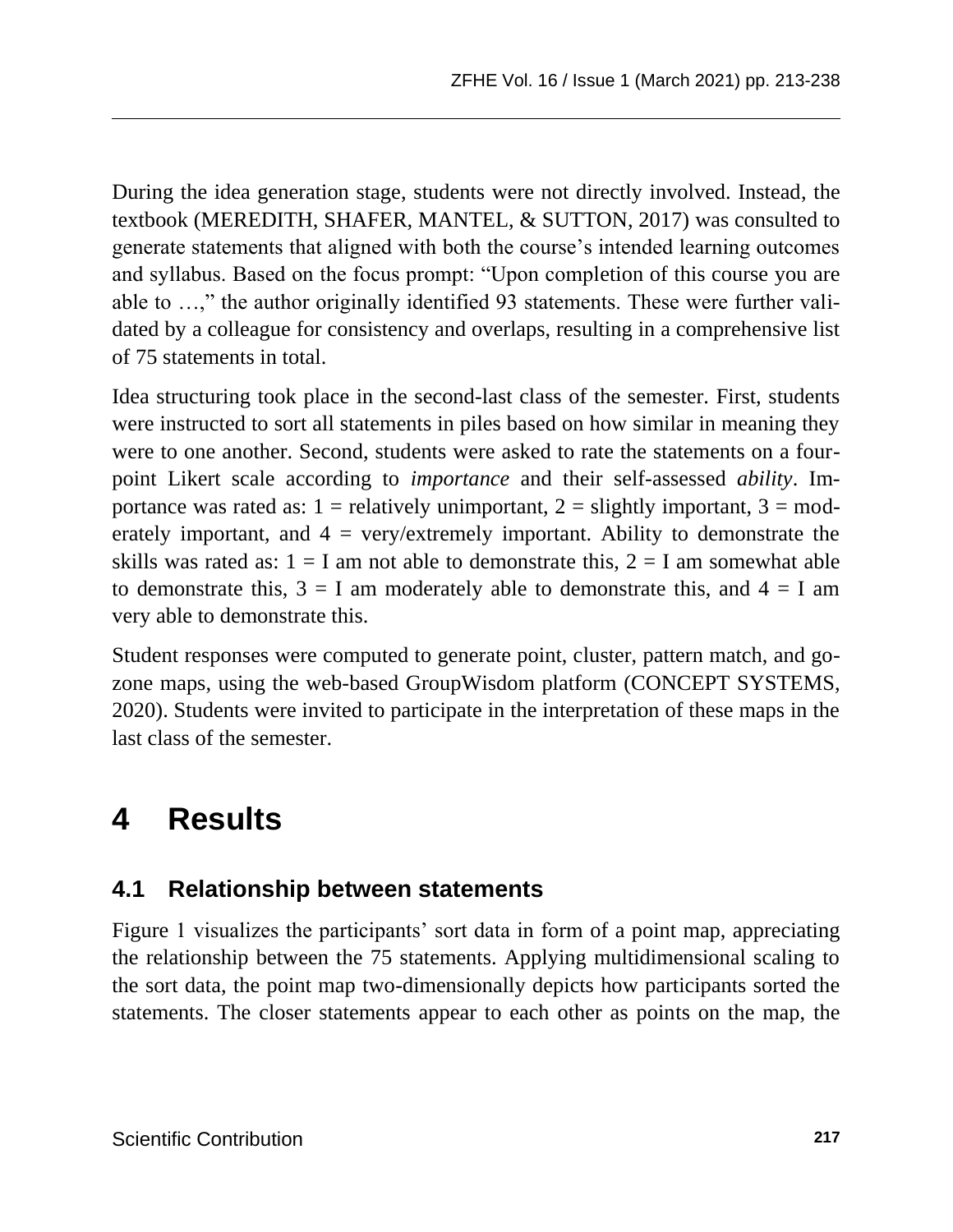more often they were put in a pile with one another. Thus, the map indicates how close the statements were in meaning from the learners' perspectives.



Figure 1: Point map

The point map's stress value is 0.2661 after 19 iterations. In GCM projects stress values typical range between about 0.205 and 0.365 (TROCHIM & KANE, 2007), suggesting that the map constitutes a good representation of the participants' sorting.

### **4.2 Categories of statements**

Based on the point map, hierarchical cluster analysis was applied to group individual statements into categories. This resulted in seven clusters of statements that are similar in meaning: *Projects, Project manager, Success, Risk management and planning, Scheduling, Budgeting,* and *Evaluating and closing*.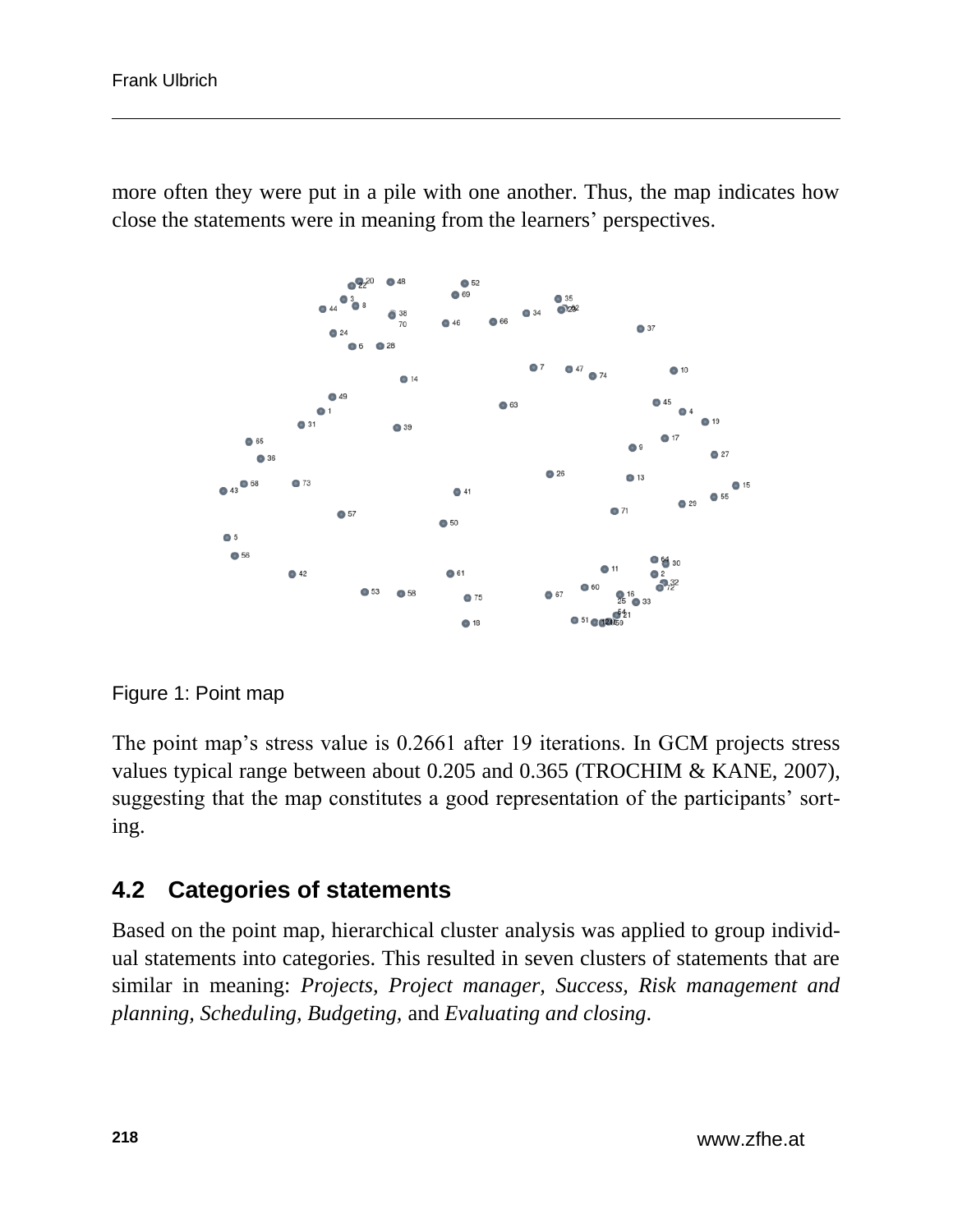Figure 2 visualizes the clusters and Table 1 provides an overview of the clusters' statement count, average bridging values, standard deviations, and ranges. The lower a cluster's mean bridging value, the more frequently participants grouped statements in this cluster together. Higher bridging values imply that several statements were frequently sorted with those in other clusters.



Figure 2: Cluster map

The clusters with the lowest average bridging values and thus most coherence are *Scheduling* (0.12) and *Project manager* (0.37). Moderately coherent clusters are *Projects* (0.53), *Risk management and planning* (0.54), and *Success* (0.55). The clusters with the highest bridging values and, thus, least coherent are *Evaluating and closing* (0.71) and *Budgeting* (0.77).

A brief description of each cluster follows to comprehend the labelling and content.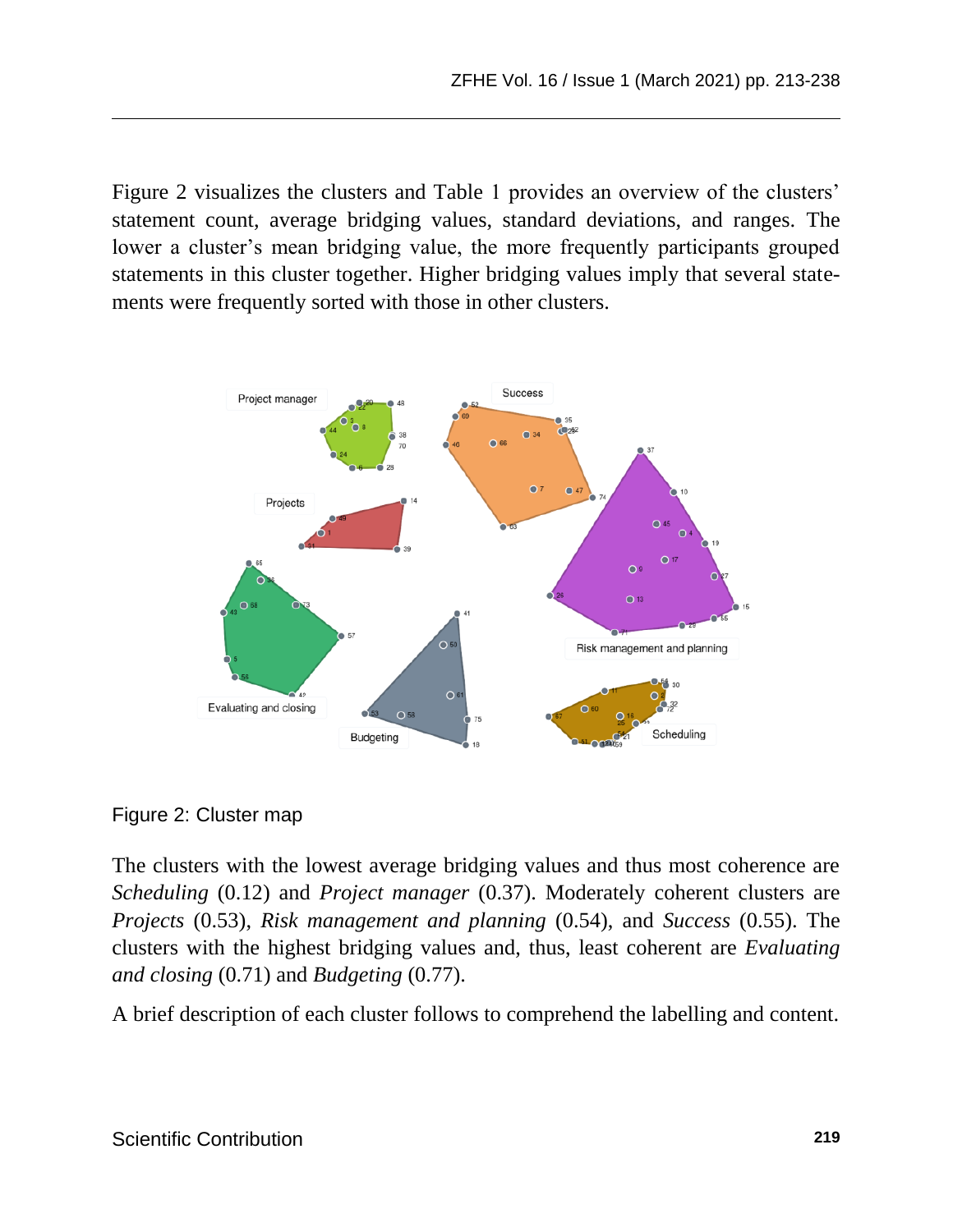| Cluster                      | Statement | <b>Bridging value</b> |              |               |
|------------------------------|-----------|-----------------------|--------------|---------------|
|                              | count     | Mean                  | Std.<br>Dev. | Range         |
| Projects                     | 5         | 0.53                  | 0.07         | $0.46 - 0.67$ |
| Project manager              | 11        | 0.37                  | 0.08         | $0.28 - 0.51$ |
| <b>Success</b>               | 12        | 0.55                  | 0.07         | $0.43 - 0.68$ |
| Risk management and planning | 14        | 0.54                  | 0.08         | $0.44 - 0.71$ |
| Scheduling                   | 17        | 0.12                  | 0.10         | $0.00 - 0.37$ |
| <b>Budgeting</b>             | 7         | 0.77                  | 0.11         | $0.66 - 1.00$ |
| Evaluating and closing       | 9         | 0.71                  | 0.11         | $0.58 - 0.88$ |

Table 1: Description of the seven clusters

#### **4.2.1 Projects**

*Projects* is one of the moderately coherent clusters, containing five statements (Table 2), mostly concerning the nature of projects. The cluster's bridging values range from 0.46 to 0.67 ( $M = 0.53$ ,  $SD = 0.07$ ), implying that participants frequently placed the statements in piles relating to other clusters. Some central ideas such as, a project's life cycle, triple constraints, or benefits management realization are still well located within this cluster.

Table 2: Projects cluster

| Statement |                                                                | <b>Bridging</b> |
|-----------|----------------------------------------------------------------|-----------------|
|           | explain the "iron triangle" or triple constraints of a project | 0.51            |
| 14        | explain the project life cycle                                 | 0.47            |
| 31        | explain the role of quasi-projects                             | 0.54            |
| 39        | describe the Program Evaluation and Review Technique (PERT)    | 0.67            |
| 49        | explain the concept of benefit realization management          | 0.49            |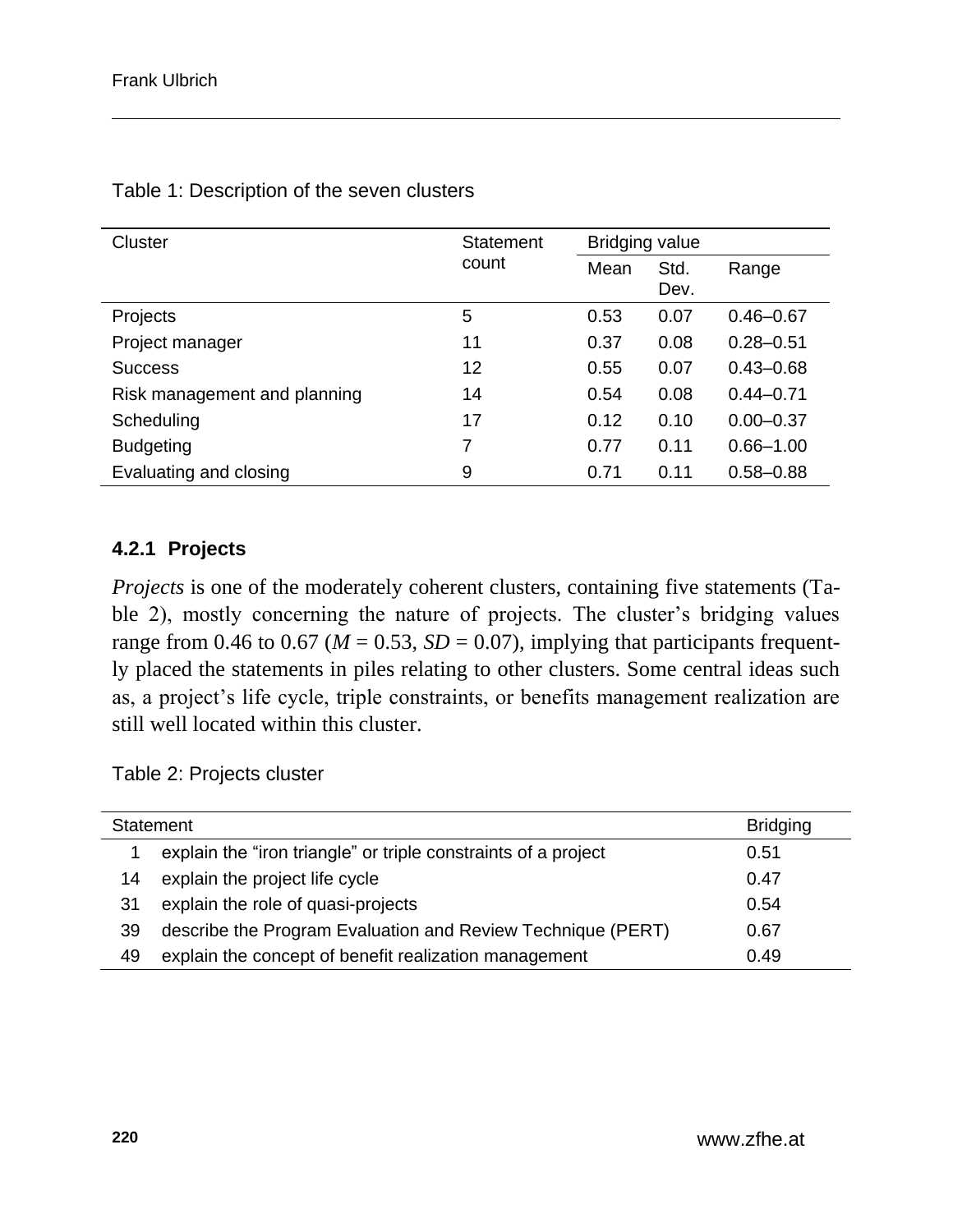#### **4.2.2 Project manager**

*Project manager* is a more coherent cluster, confirmed by the bridging values ranging from 0.28 to 0.51 ( $M = 0.37$ ,  $SD = 0.08$ ). The eleven statements (Table 3) in this cluster focus predominantly on the project manager's traits such as being able to resolve conflicts, communicate effectively, or performing effective team meeting, as well as emotional intelligence, negotiation skills, and so on. The cluster's comparatively low mean bridging value confirms that the participants had a fairly common understanding of the demands placed on a project manager.

Table 3: Project manager cluster

| Statement |                                                             | <b>Bridging</b> |
|-----------|-------------------------------------------------------------|-----------------|
| 3         | perform effective project team meetings                     | 0.33            |
| 6         | maintain a stakeholder register                             | 0.51            |
| 8         | describe emotional intelligence (EQ)                        | 0.28            |
| 20        | resolve conflicts                                           | 0.29            |
| 22        | apply an ethical perspective to project management          | 0.36            |
| 24        | identify stakeholder and to analyze their needs             | 0.49            |
| 28        | describe the concept of the project owner                   | 0.33            |
| 38        | define the role and responsibilities of the project manager | 0.31            |
| 44        | negotiate win-win outcomes                                  | 0.40            |
| 48        | communicate effectively as project manager                  | 0.29            |
| 70        | conduct an effective project launch meeting                 | 0.47            |

#### **4.2.3 Success**

*Success* is another moderately coherent cluster, containing twelve statements (Table 4). Bridging values range from 0.43 to 0.68 ( $M = 0.55$ ,  $SD = 0.07$ ). While some statements are related to success, others clearly span into adjacent clusters. For example, the statement selecting a project manager was often sorted with statements in the *project manager* cluster, or applying brainstorming techniques was often sorted with mind-mapping techniques in the *risk management and planning*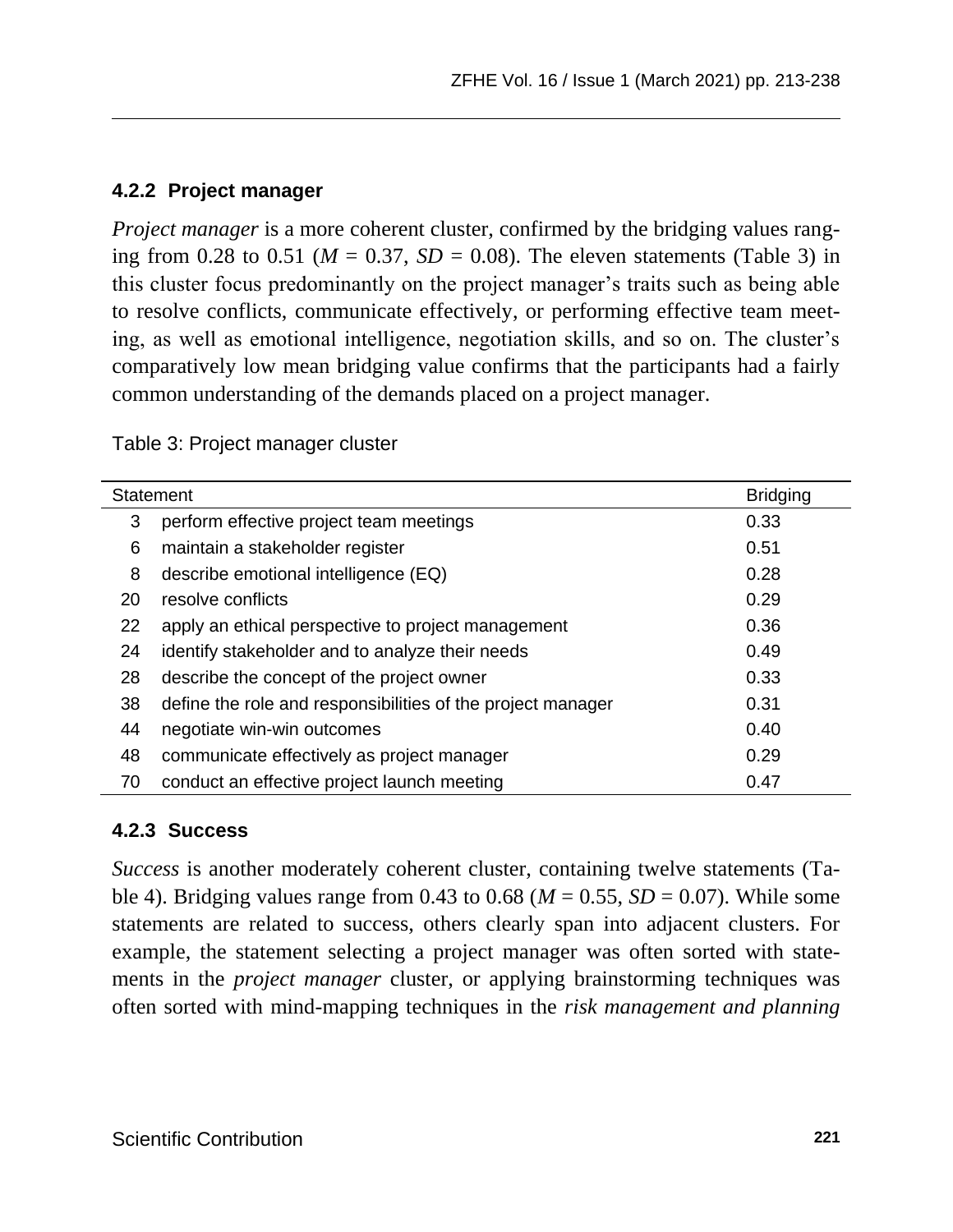cluster. This confirms that the cluster is rather inconsistent, including statements that are closely related to neighboring clusters.

#### Table 4: Success cluster

| Statement | <b>Bridging</b>                                                                |      |
|-----------|--------------------------------------------------------------------------------|------|
| 7         | list measures for project progress                                             | 0.61 |
| 23        | list criteria for project failure and project success                          | 0.60 |
| 34        | contrast agile project management with the traditional waterfall ap-<br>proach | 0.60 |
| 35        | list criteria for project success                                              | 0.54 |
| 46        | describe different forms of project organization                               | 0.46 |
| 47        | develop a project charter                                                      | 0.60 |
| 52        | list characteristics of effective project teams                                | 0.43 |
| 62        | apply brainstorming techniques                                                 | 0.56 |
| 63        | recognize the "sacred cow" selection method                                    | 0.58 |
| 66        | compare virtual to traditional projects                                        | 0.50 |
| 69        | select a project manager for a particular project                              | 0.46 |
| 74        | define milestones in a project                                                 | 0.68 |

#### **4.2.4 Risk management and planning**

*Risk management and planning* is a moderately coherent cluster too. The bridging values for this cluster with 14 statements (Table 5) range from 0.44 to 0.71 ( $M =$ 0.54,  $SD = 0.08$ ). Also, in this cluster some statements are located at the edges to neighboring clusters. Particularly more planning-related statements around identifying the critical path in a network or estimating the time to complete activities show strong bridging into the *Scheduling* cluster, indicating the interconnectedness of these statements.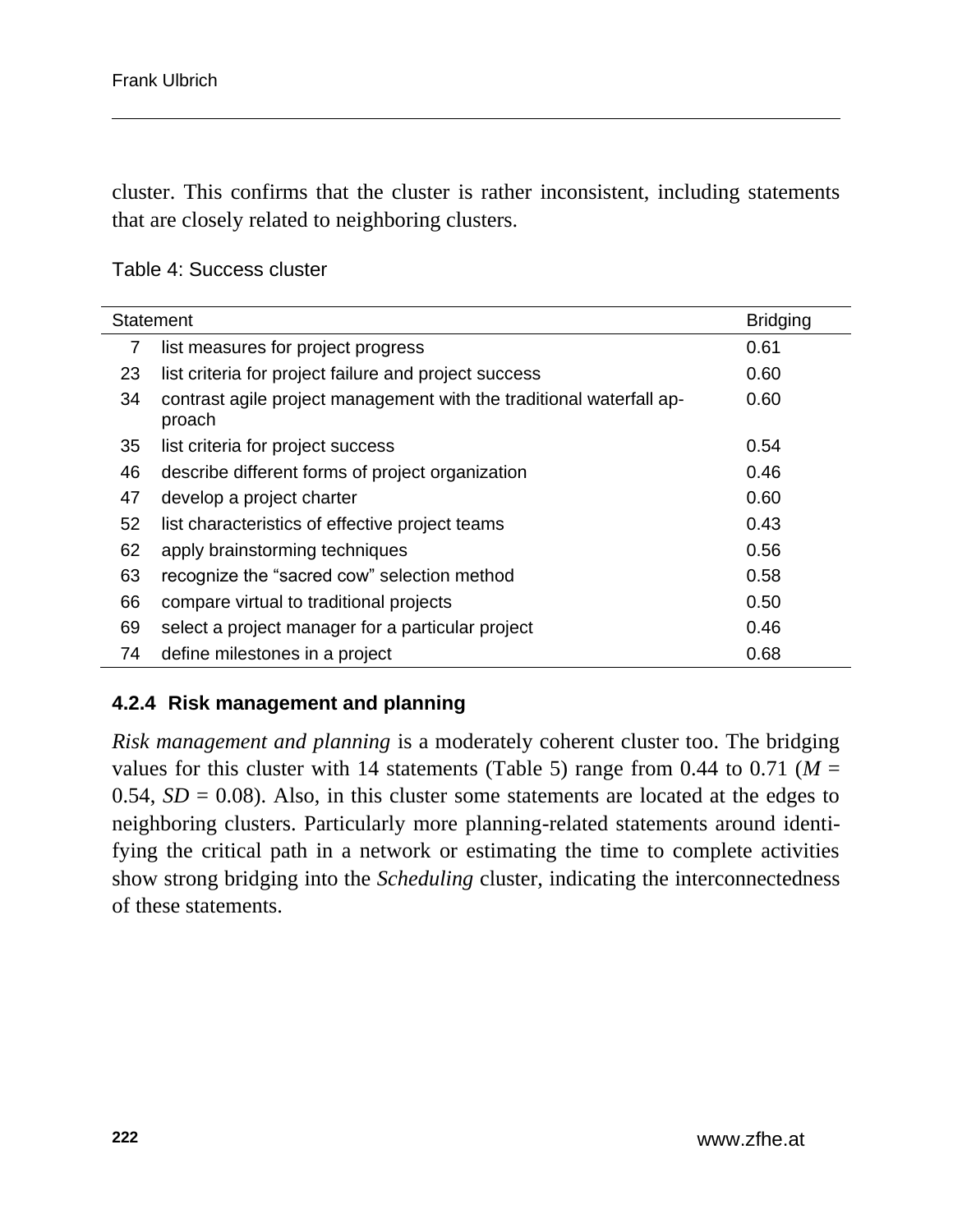| Statement |                                                             |      |
|-----------|-------------------------------------------------------------|------|
| 4         | create a RACI Matrix                                        | 0.52 |
| 9         | conduct a Failure Mode and Effect Analysis (FMEA)           | 0.55 |
| 10        | develop a contingency plan                                  | 0.71 |
| 13        | perform a risk analysis for a project                       | 0.51 |
| 15        | construct an activity-on-node network                       | 0.45 |
| 17        | identify predecessors and successors to activities          | 0.62 |
| 19        | construct a work breakdown structure (WBS)                  | 0.47 |
| 26        | use numeric and non-numeric methods for selecting a project | 0.58 |
| 27        | construct a Gantt chart                                     | 0.49 |
| 29        | identify the critical path in a network                     | 0.47 |
| 37        | use mind mapping techniques                                 | 0.68 |
| 45        | break down projects into activities                         | 0.58 |
| 55        | construct an activity-on-arrow network                      | 0.44 |
| 71        | estimate the time to complete activities                    | 0.45 |

Table 5: Risk management and planning cluster

#### **4.2.5 Scheduling**

*Scheduling* contains 17 statements (Table 6). It is the most coherent cluster in the map with bridging values ranging from 0.00 to 0.37 ( $M = 0.12$ ,  $SD = 0.10$ ). This implies that most participants shared a common view on how the statements relate to one another. Many statements are linked to calculative abilities such as, calculating slack, earliest start/finish time, and so on.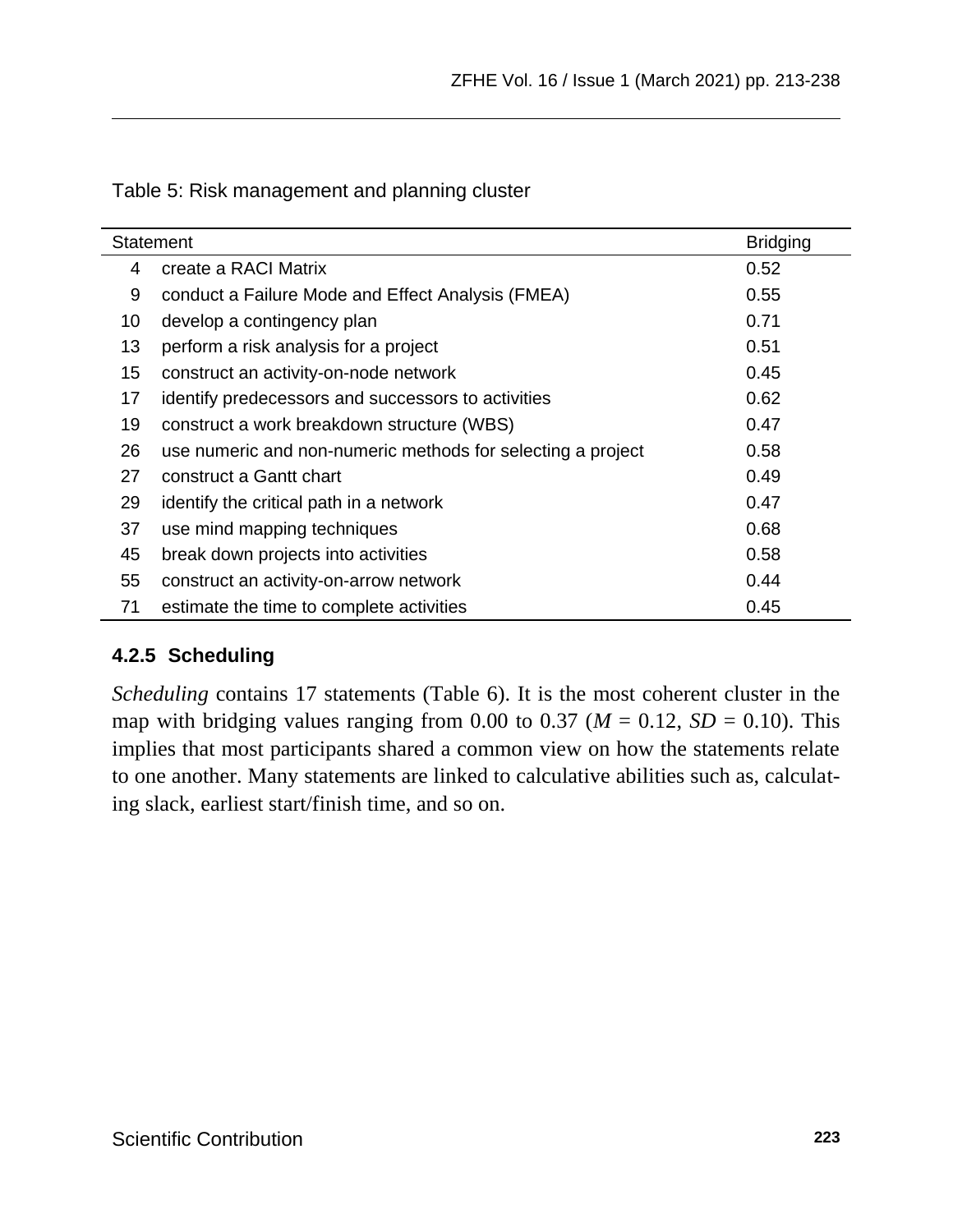Table 6: Scheduling cluster

| Statement | <b>Bridging</b>                                                                                                             |      |
|-----------|-----------------------------------------------------------------------------------------------------------------------------|------|
| 2         | calculate slack                                                                                                             | 0.15 |
| 11        | evaluate unweighted and weighted factor methods for scoring projects                                                        | 0.25 |
| 12        | calculate the Net Present Value (NPV) of a project                                                                          | 0.05 |
| 16        | choose which activities to crash and by how much to achieve the min-<br>imum cost for all possible project completion times | 0.15 |
| 21        | calculate the cost performance index (CPI)                                                                                  | 0.04 |
| 25        | calculate earned value                                                                                                      | 0.00 |
| 30        | calculate probabilistic activity times                                                                                      | 0.17 |
| 32        | calculate earliest start (finish) time (ES, EF) and latest start (finish) time<br>(LS, LF)                                  | 0.10 |
| 33        | calculate critical ratios                                                                                                   | 0.07 |
| 40        | calculate estimated (cost) at completion (EAC), budget at completion<br>(BAC), and estimated (cost) to complete (ETC)       | 0.03 |
| 51        | calculate the payback period for a project                                                                                  | 0.16 |
| 54        | calculate the actual cost of work performed (AC)                                                                            | 0.00 |
| 59        | calculate the cost (spending) and schedule variances                                                                        | 0.01 |
| 60        | calculate the learning curve for recurring tasks                                                                            | 0.23 |
| 64        | calculate Risk Priority Numbers (RPN)                                                                                       | 0.22 |
| 67        | demonstrate how a hurdle rate of return is used when selecting<br>amongst projects                                          | 0.37 |
| 72        | calculate the probability of path (project) completion                                                                      | 0.09 |

#### **4.2.6 Budgeting**

*Budgeting* is the least coherent cluster, containing seven statements (Table 7). The cluster shows bridging values ranging from 0.66 to 1.00 ( $M = 0.77$ ,  $SD = 0.11$ ), indicating that it is a rather diverse cluster where the participants did not frequently place this cluster's ideas together. Yet there is a common theme. Many statements in this cluster deal with budget-related issues, some of which were frequently sorted together with statements from the *Scheduling* and *Evaluating and closing* clusters.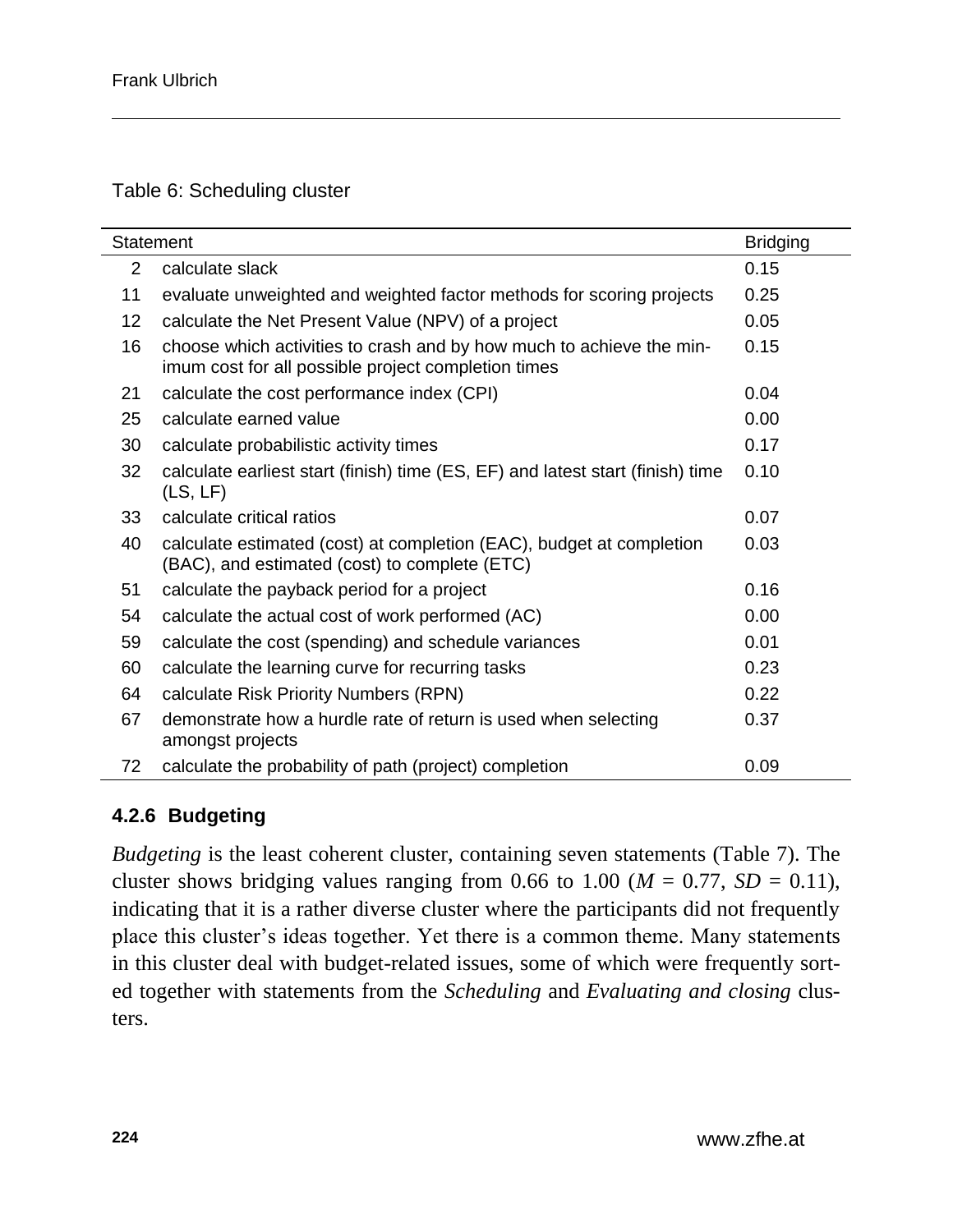#### Table 7: Budgeting cluster

| Statement |                                                                                   | <b>Bridging</b> |
|-----------|-----------------------------------------------------------------------------------|-----------------|
| 18        | assess the impact of budget cuts                                                  | 0.66            |
| 41        | use resource loading and resources leveling to allocate resources to a<br>project | 0.70            |
| 50        | interpret burnup and burndown charts                                              | 0.76            |
| 53        | assess the implications of time constrained                                       | 1.00            |
| 58        | create change orders                                                              | 0.87            |
| 61        | differentiate between top-down and bottom-up budgeting                            | 0.72            |
| 75        | allocate overhead to a project                                                    | 0.67            |

#### **4.2.7 Evaluating and closing**

*Evaluating and closing* is the second least coherent cluster, containing nine statements (Tbl. 8). The bridging values range from 0.58 to 0.88 ( $M = 0.71$ ,  $SD = 0.11$ ), indicating that the cluster is rather diverse. Yet, most statements in this cluster are related to evaluating or closing a project, providing a fairly clear theme to the cluster.

Table 8: Evaluating and closing cluster

| Statement |                                           | <b>Bridging</b> |
|-----------|-------------------------------------------|-----------------|
| 5         | close a project                           | 0.74            |
| 36        | explain the purpose of project control    | 0.59            |
| 42        | produce an audit report                   | 0.81            |
| 43        | decide when to terminate a project        | 0.77            |
| 56        | produce a project final report            | 0.63            |
| 57        | handle scope creep                        | 0.84            |
| 65        | explain the plan-monitor-control cycle    | 0.58            |
| 68        | explain the process of auditing a project | 0.58            |
| 73        | monitor project progress                  | 0.88            |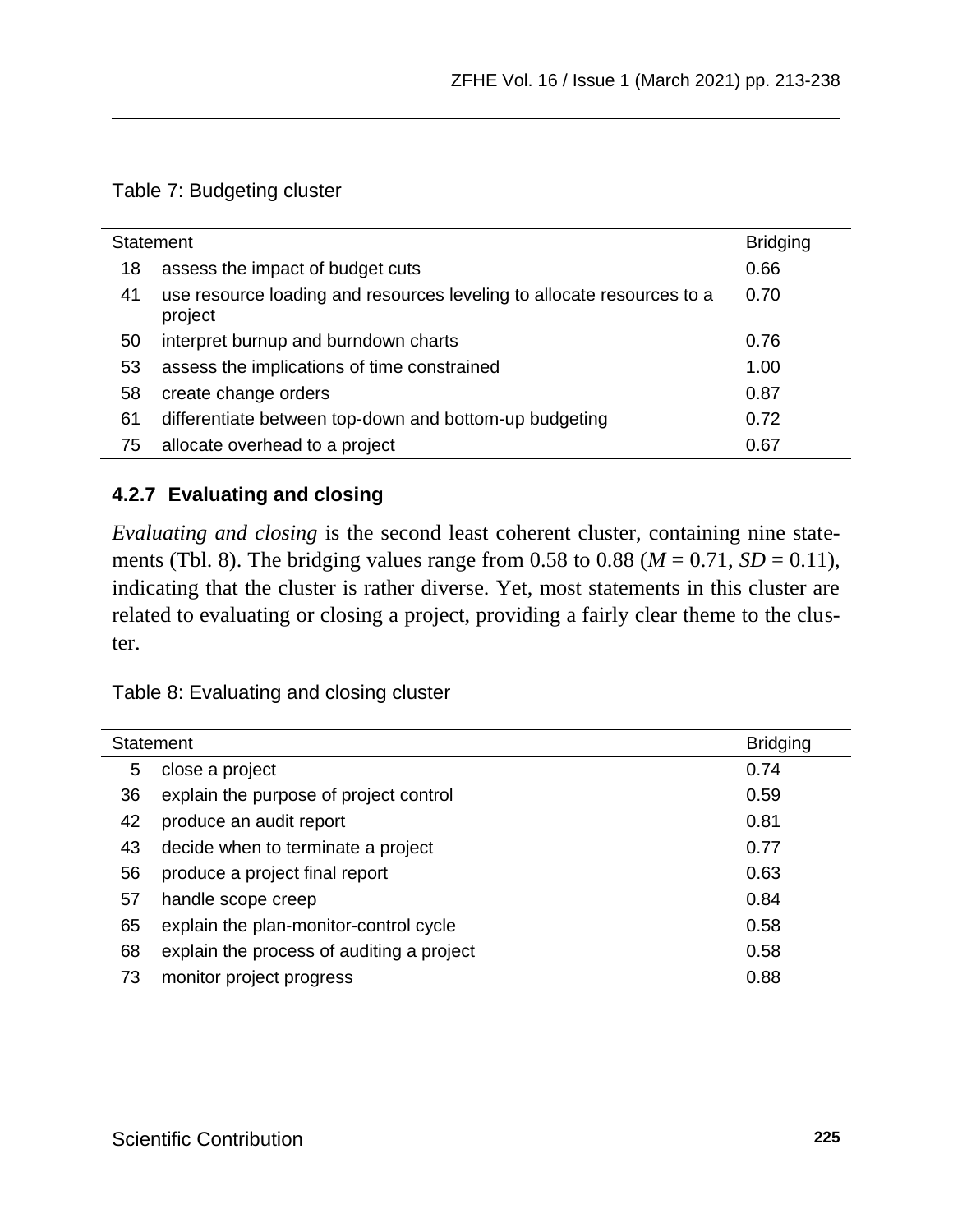### **4.3 Rating of statements**

Rating results are shown in Table 9. In terms of importance, the highest rated clusters are *Evaluating and closing* and *Project manager*, indicating that learners consider these the most important aspects of the course. The clusters *Budgeting, Scheduling, Risk management and planning,* and *Success* are rated moderately important, whereas the *Projects* cluster statements receives the lowest average rating on importance.

| Cluster                         | Importance |              | Ability       |      |              |               |
|---------------------------------|------------|--------------|---------------|------|--------------|---------------|
|                                 | Mean       | Std.<br>Dev. | Range         | Mean | Std.<br>Dev. | Range         |
| Projects                        | 2.46       | 0.45         | 1.79-3.07     | 2.60 | 0.63         | $1.93 - 3.57$ |
| Project manager                 | 3.12       | 0.52         | $2.14 - 3.79$ | 3.03 | 0.37         | $2.21 - 3.43$ |
| <b>Success</b>                  | 2.72       | 0.50         | $1.86 - 3.71$ | 3.04 | 0.31         | $2.43 - 3.43$ |
| Risk management<br>and planning | 2.82       | 0.48         | $2.00 - 3.50$ | 3.11 | 0.43         | $2.21 - 3.86$ |
| Scheduling                      | 2.89       | 0.39         | $2.21 - 3.43$ | 3.25 | 0.40         | $2.21 - 3.86$ |
| <b>Budgeting</b>                | 2.93       | 0.35         | $2.29 - 3.43$ | 2.74 | 0.61         | $1.57 - 3.43$ |
| Evaluating and<br>closing       | 3.24       | 0.42         | $2.57 - 3.86$ | 2.91 | 0.19         | $2.57 - 3.14$ |

Table. 9: Description of cluster ratings

In terms of ability, the *Scheduling, Risk management and planning, Success,* and *Project manager* clusters receive rather high ratings, followed by *Evaluating and closing* and *Budgeting.* The *Projects* cluster comes last in the ability rating.

Evidenced by both a low Pearson product-moment correlation of  $r = 0.36$  and the divergence between cluster rating values on either side (Figure 3), the average cluster ratings show a relatively low correlation across the two variables.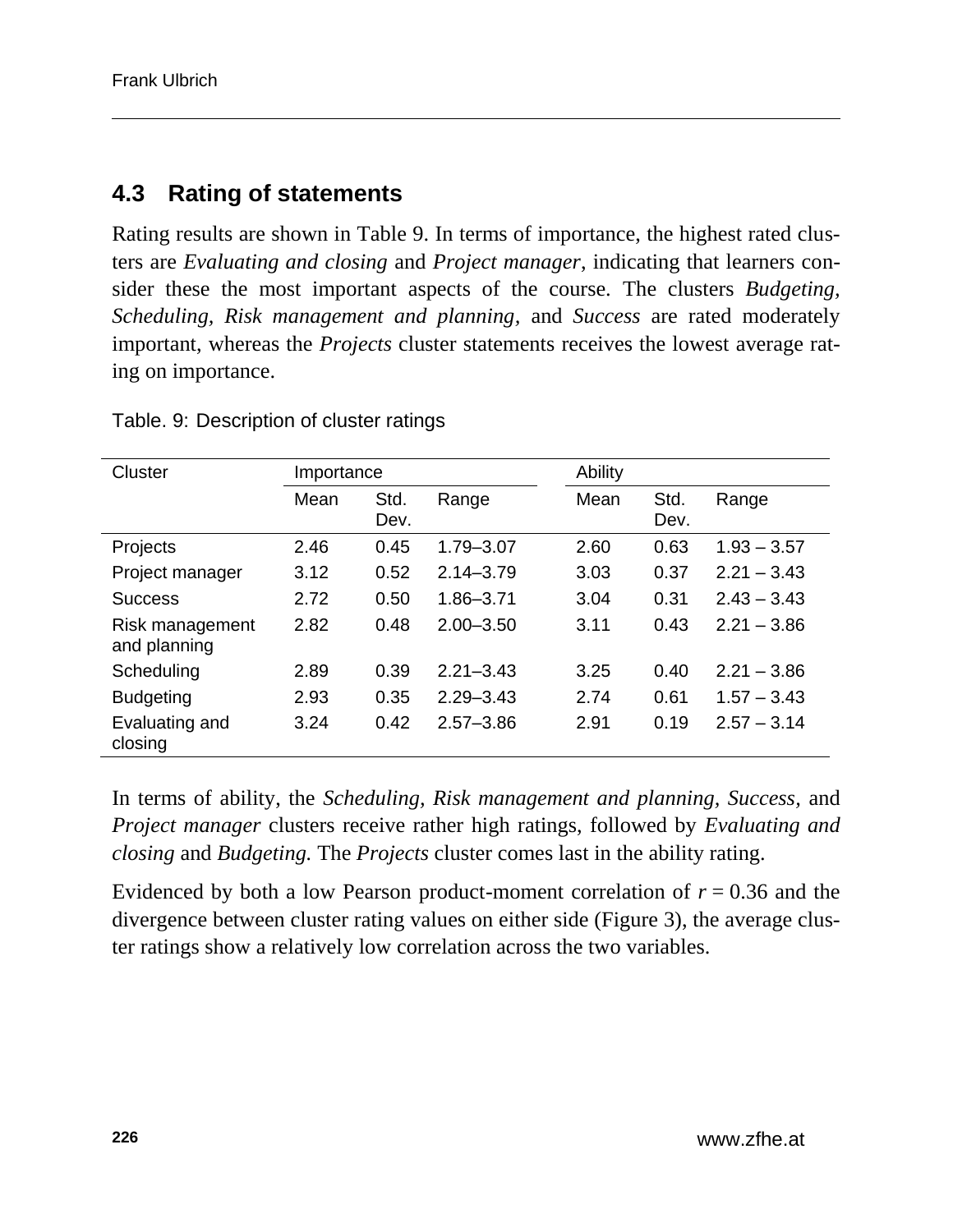

Figure 3: Pattern-match diagram

Importance and ability ratings are integrated into a scatterplot, the so-called gozone diagrams (Figures 4–10). In the upper-right (i.e. the green) quadrant statements are shown which average ratings are higher on both importance and ability than the average rating of all statements. In the upper-left (i.e. the orange) quadrant statements are gathered that are perceived rather low in importance but high in selfassessed ability. The lower-left (i.e. the blue) quadrant plots statements that are perceived both low in importance and in ability. Finally, the lower-right (i.e. the yellow) quadrant contains statements that were rated high in importance and low in self-assessed ability.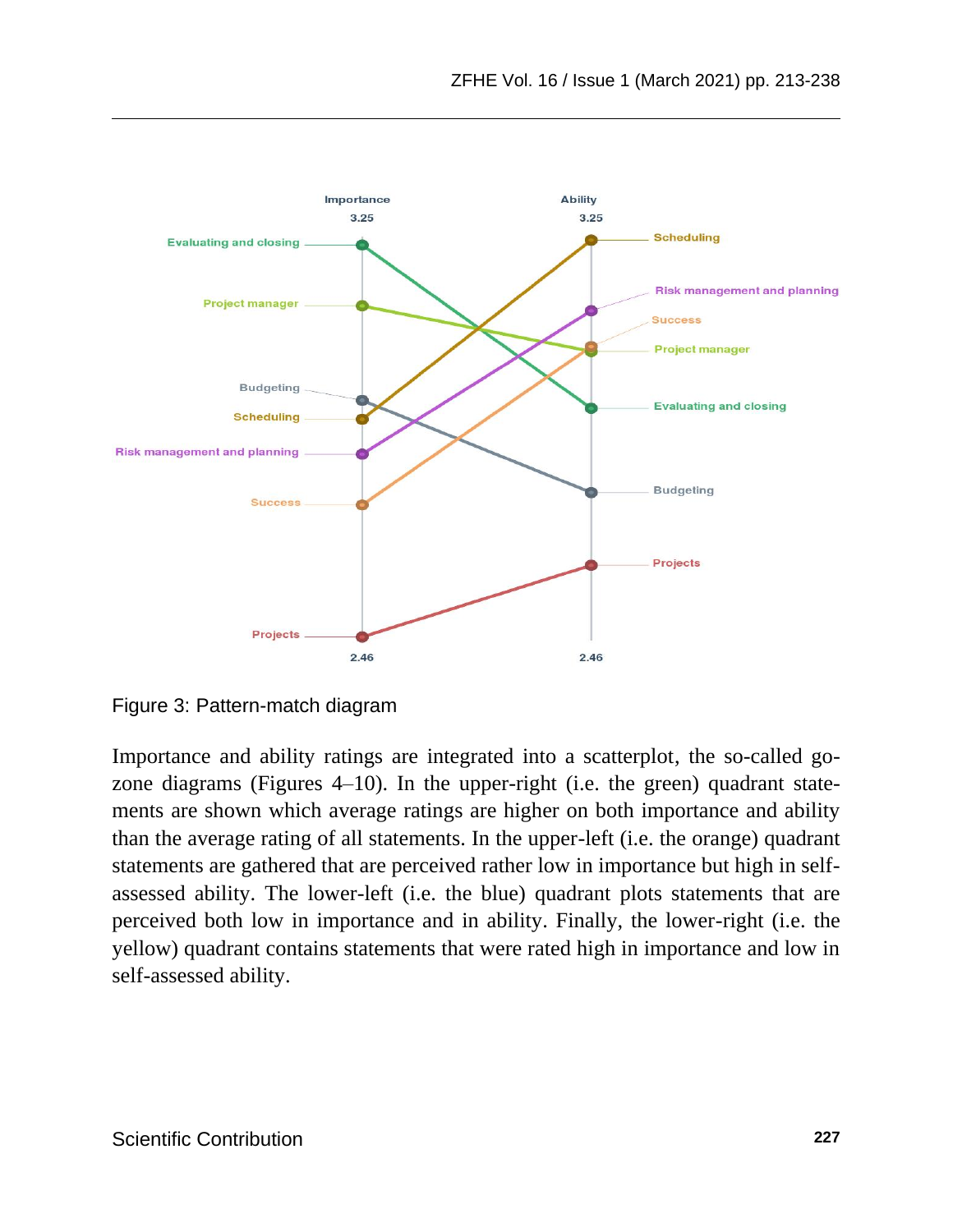

Figure 4: Go-zone diagram for the *Projects* cluster



Figure 5: Go-zone diagram for the *Project manager* cluster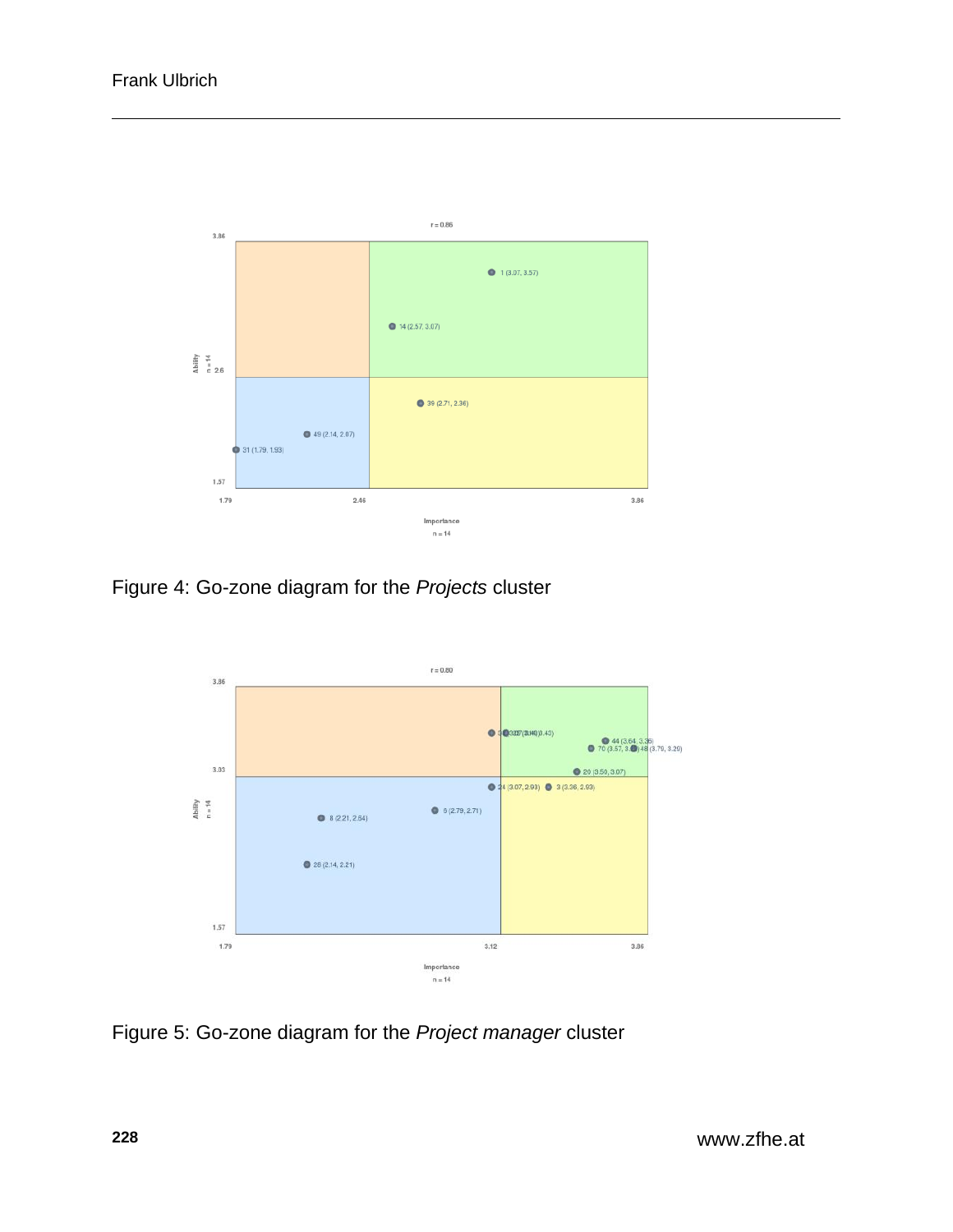

Figure 6: Go-zone diagram for the *Success* cluster



Figure 7: Go-zone diagram for the *Risk management and planning* cluster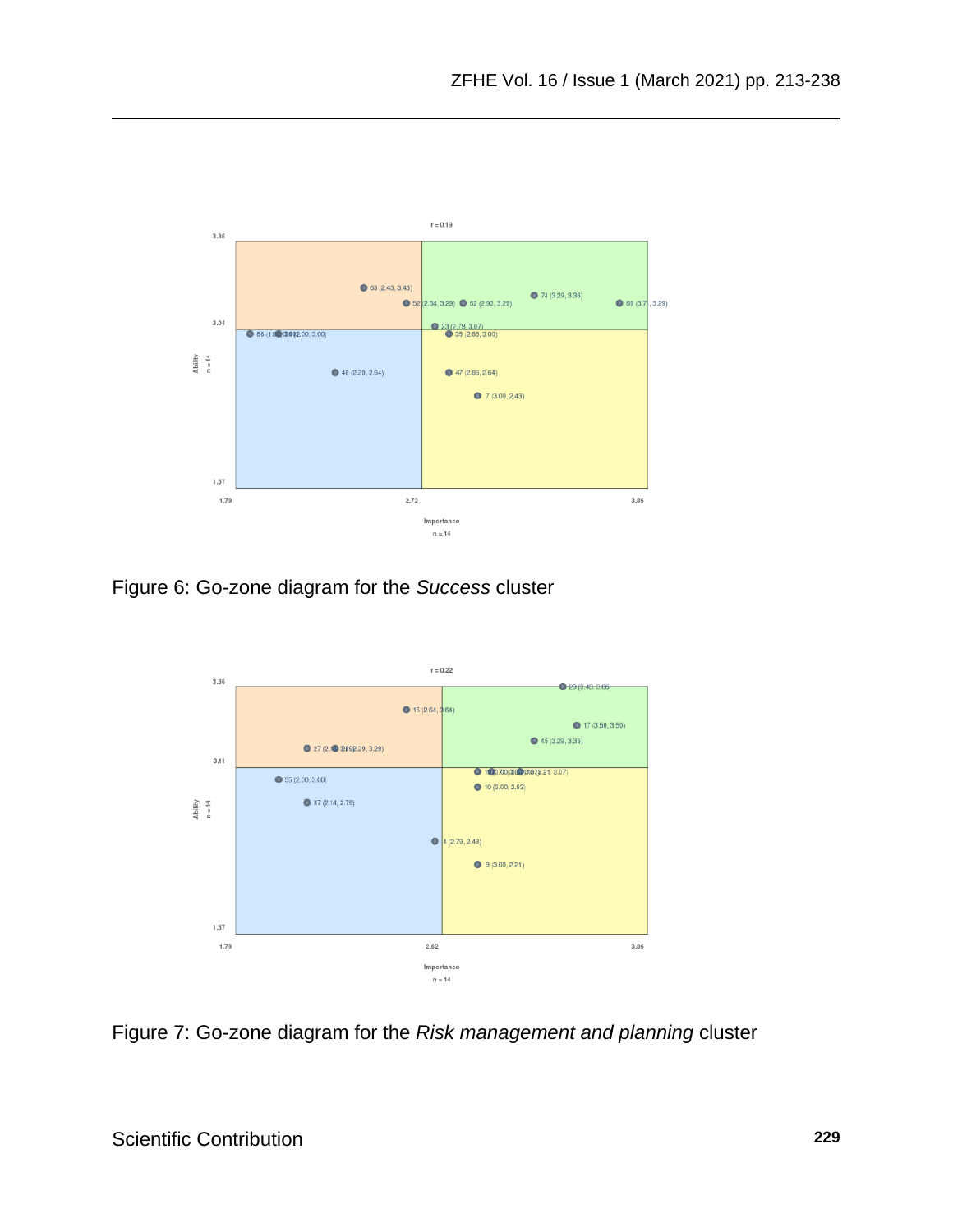

Figure 8: Go-zone diagram for the *Scheduling* cluster



Figure 9: Go-zone diagram for the *Budgeting* cluster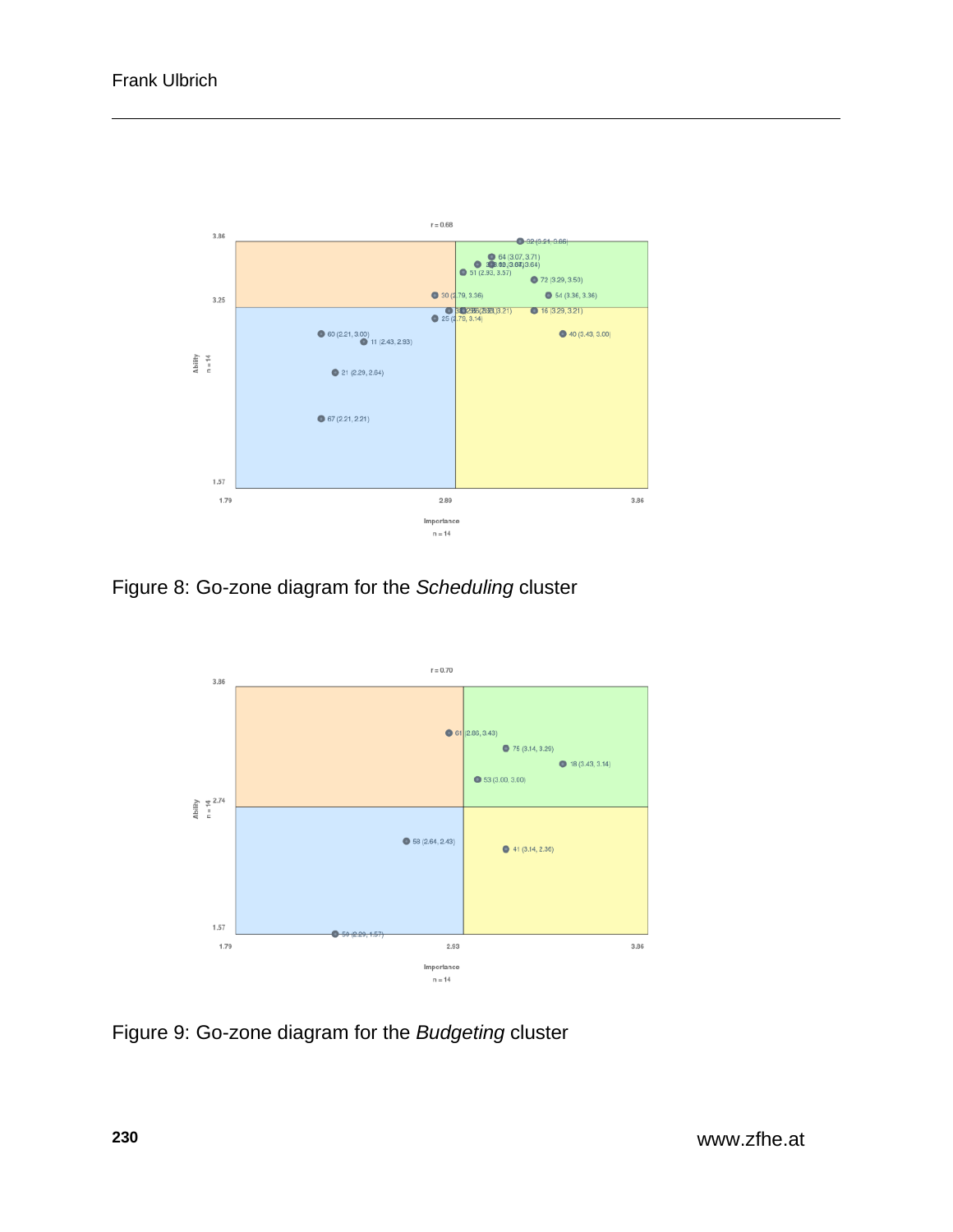![](_page_18_Figure_1.jpeg)

Figure 10: Go-zone diagram for the *Evaluating and closing* cluster

# **5 Discussion**

### **5.1 Using cluster maps for planning effective interventions**

The aim of this paper is to illustrate and discuss the GCM approach's merit in planning effective instructional interventions. The cluster map (Figure 2), which is one main result, visualizes whether learners comprehend the relationship between course contents and, thus, provides valuable insights for planning effective interventions.

The statements' bridging values (cf. Tables 2–8) indicate how frequently statements are sorted together. Recall, high values indicate that statements are not frequently placed together in sort piles. I.e., learners have different perceptions on how course contents relate to each other. That statements receive high bridging values can in part be traced back to the interconnectedness of course contents.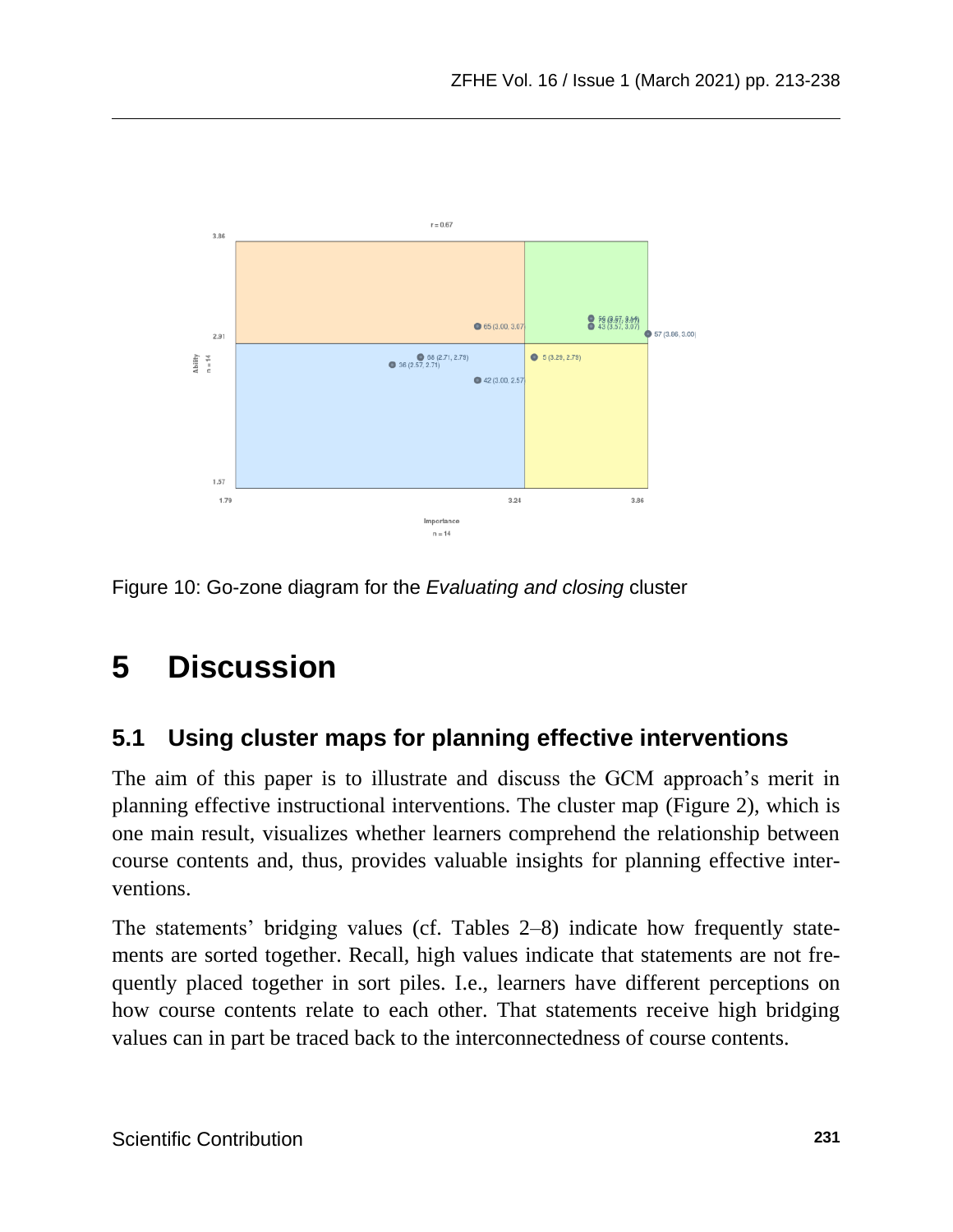However, if the majority of learners in a course were lacking a fundamental understanding of how statements relate thematically to one another, the cluster results would surface such deficiencies through both very high bridging values and clusters that were very diverse in contents. An instructor would probably regard such a map as no good fit, revealing the learners' inability to comprehend thematical relationships between course contents.

Being unable to connect course contents, can have multiple reasons. Learners may not meet necessary pre-requisites or pre-requisites may not be defined correctly. Perhaps an instructor is not suited to teach the course, lacking either pedagogical competencies or subject knowledge. Yet another reason may be that learners did not fully engage in the learning process for any reason.

Though cluster maps themselves do not reveal reasons for a thematical misfit, they assist in identifying structural problems within a course. As the last stage of GCM includes map utilization, it is custom that results are shared with participants. Discussions with participants can generate further insights into where exactly learners have difficulties grasping course contents and how any issue can be addressed. This includes, for example, considering whether a course is relevant or placed correctly in the curriculum, an instructor needs to be replaced, learners need to be motivated, or how a course is designed. Exploring issues and alternative interventions in a participatory session facilitates pinpointing where an intervention is needed.

Because structural deficiencies normally have quite a negative impact on learning, effective interventions should probably focus on radically addressing the issues rather than trying to incrementally improve a course. Such radical interventions would have to be implemented in a timely manner.

### **5.2 Using rating results for planning effective interventions**

Rating results can assist in planning effective instructional interventions too. Utilizing pattern-match and go-zone diagrams, instructors can gain very detailed information about where interventions are needed the most.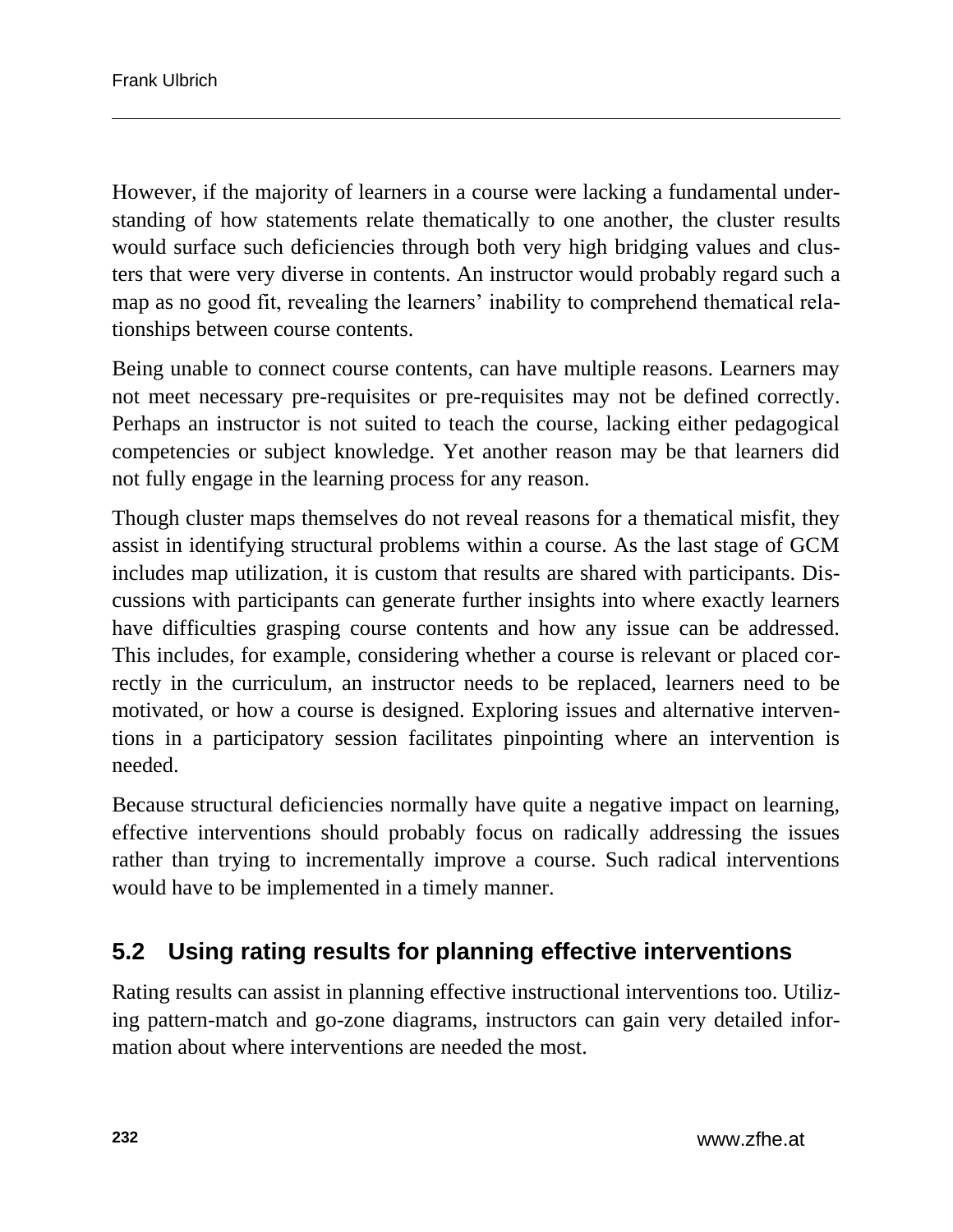Recall, go-zone diagrams are divided into four quadrants. The upper-right (i.e. the green) quadrant indicates the area in which no immediate improvements are necessary. When resources are scarce, instructional interventions should not focus on statements in this quadrant because learners have already developed the ability to demonstrate the intended learning outcomes.

The upper-left (i.e. the orange) quadrant indicates areas in which learners most likely perform better than necessary. Thus, some concepts in this quadrant could either be de-prioritized or made more relevant to learners. The latter has the advantage that the learners are likely easy to motivate as they already have the necessary competences. When the relevance, i.e., the importance of the concepts, becomes clearer to learners, it could lead to a better overall learning experience. However, the learners' abilities in this quadrant are unlikely to improve very much. Therefore, this quadrant should not be the focus of instructional interventions.

The lower-left (i.e. the blue) quadrant indicates areas in which an assessment of the course contents might be needed. As this perhaps is more an exercise of removing course contents, not much energy should be put on instructional interventions in this quadrant.

The lower-right (i.e. the yellow) quadrant indicates areas in which interventions are needed the most. As learners consider these topics to be central but simultaneously lack the ability to demonstrate the necessary skills, instructional interventions are very likely needed and can potentially impact very effectively on student learning.

Whilst the lower-right quadrant indicates potentials for instructional interventions, not all statements in the area might require immediate action. To decide where to intervene, one should take a closer look at the relative position of a statement in a go-zone diagram. For this, it is suggested to split the diagram into three priority zones, drawing straight lines from the *average cluster importance* (B) to the *average cluster ability* (C) value, and from the *lowest average statement importance* (A) to the *average cluster ability* (C) value. Figure 11 shows such a split, illustrated by the *Risk management and planning* cluster.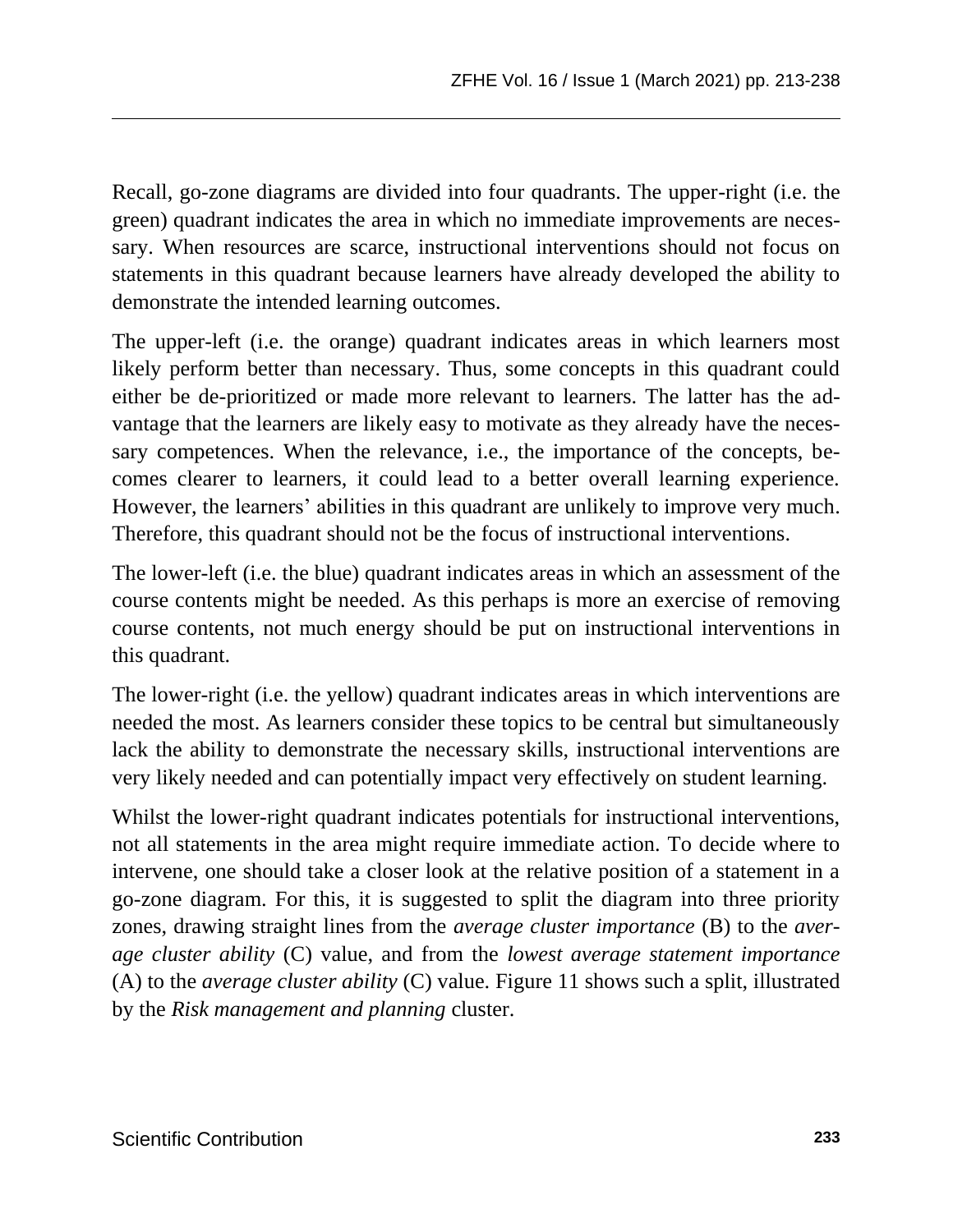![](_page_21_Figure_1.jpeg)

Figure 11: Priority zones for planning effective instructional interventions

Statements located in the *Priority 1* zone most likely require immediate interventions, if the statement is considered important by the instructor or institution and formal assessment results confirm that students lack the ability.

Statements in the *Priority 2* zone are of concern. But rather than planning immediate interventions, one should monitor how abilities develop over time before engaging in interventions after just one GCM cycle. Running another one or two cycles to confirm the location of statements would provide additional insights as to why the statement is placed here. If then the problem appears to be systematic (i.e. the statement persistently resides in the *Priority 2* zone) an instructional intervention would be appropriate.

Statements in the *Priority 3* zone are less of concern. In fact, most of them appear rather close to an imagined straight line between lowest and highest average values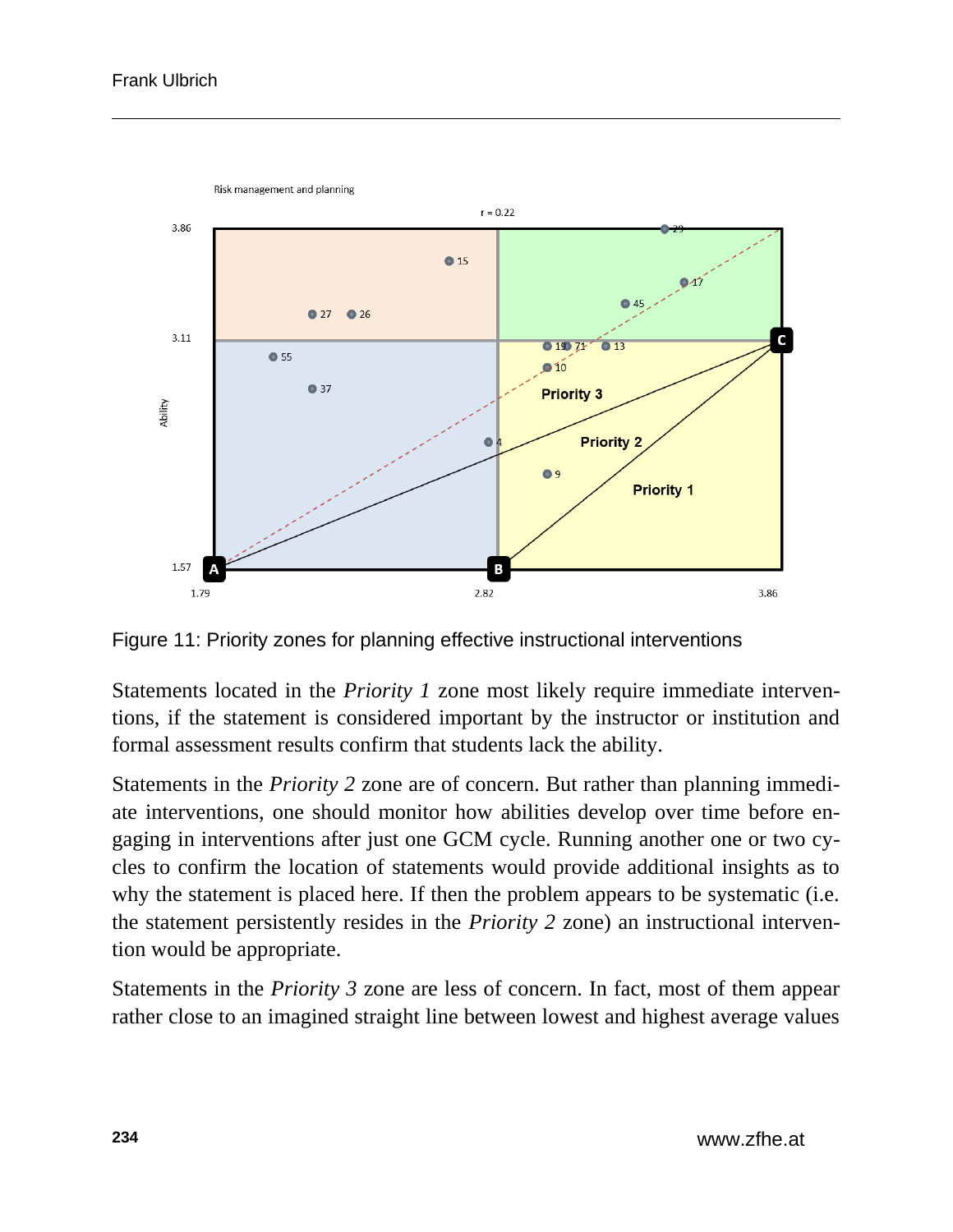(shown as red-dotted line in Figure 11) and hence, rather well located in the diagram.

Figure 11 suggests that in the example cluster no immediate instructional interventions are required because no statement is placed in the *Priority 1* zone. However, statement 9 (*Conduct a Failure Mode and Effect Analysis (FMEA)*), resides in the *Priority 2* zone of the *Risk management and planning cluster*. If this is a topic that the instructor finds rather important and if formal assessment results confirmed that students lack the ability to conduct the FMEA, the suggestion would be to monitor this statement closely in the next round of GCM to ensure it is a systematic issue before planning an instructional intervention.

### **5.3 Limitations and future research**

Whilst this paper has illustrated and discussed how GCM can be used to integrate the learner's perspective into planning effective instructional interventions, it has not focused on how to evaluate them. After planning an intervention and subsequently implementing it, it would be appropriate to evaluate its effectiveness. For this, rating data could be collected and analyzed to see if statements over time move to a higher priority zone. Statements moving upwards in go-zone diagrams would clearly indicate a higher attainment of intended learning outcomes. This could be studied in more detail in future research.

## **6 Conclusions**

This paper has illustrated and discussed how GCM can be used to integrate a learner's perspective into planning effective instructional interventions. It has proposed how GCM results can enable HEI in prioritizing where to intervene and, hence, in directing their instructional intervention planning efforts. For this, sorting results assist in planning interventions of more structural nature, such as course contents and where to place a course in a program. Rating results, on the other hand, provide detailed insights into where learners need more support in attaining particular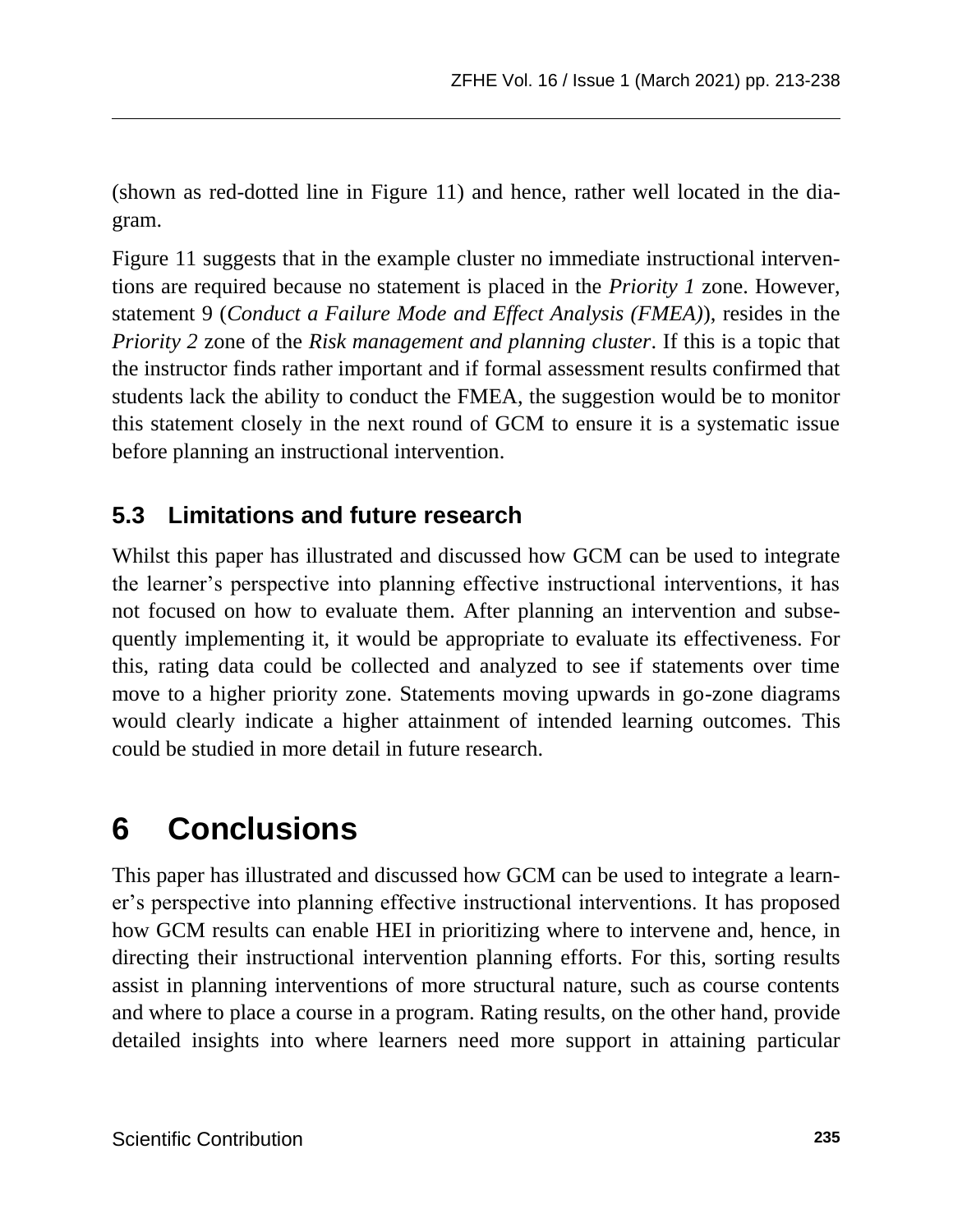learning outcomes. Priority zones have been introduced, supporting decisionmakers in determining where to intervene, ensuring that any interventions impact the most on attaining intended learning outcomes and, thus, are effective.

## **7 References**

**Anaya, G.** (1999). College impact on student learning: comparing the use of selfreported gains, standardizes test scores, and college grades. *Research in Higher Education, 40*(5), 499-526.

**Benbunan-Fich, R.** (2010). Self-reported learning a proxy metric for learning? Perspectives from the information systems literature. *Academy of Management Learning & Education, 9*(2), 321-328.

**Concept Systems** (2020). GroupWisdom. Build 2019.24.01 [Web-based Platform]. Ithaca, NY. [http://www.groupwisdom.tech](http://www.groupwisdom.tech/)

**Cousineau, T. M., Franko, D. L., Ciccazzo, M., Goldstein, M., & Rosenthal, E.** (2006). Web-based nutrition education for college students: Is it feasible? *Eval Program Plann, 29*(1), 23-33.<https://doi.org/10.1016/j.evalprogplan.2005.04.018>

**Cox, M., Elen, J., & Steegen, A.** (2019). The use of causal diagrams to foster systems thinking in geography education: Results of an intervention study. *Journal of Geography, 118*(6), 238-251.<https://doi.org/10.1080/00221341.2019.1608460>

**Cox, M., Elen, J., & Steegen, A.** (2020). Fostering students geographic systems thinking by enriching causal diagrams with scale. Results of an intervention study. *International Research in Geographical and Environmental Education, 29*(2), 112- 128.<https://doi.org/10.1080/10382046.2019.1661573>

**Creemers, B. P. M.** (1994). *The Effective Classroom*. London: Cassell.

**Creemers, B. P. M., & Kyriakides, L.** (2006). Critical analysis of the current approaches to modelling educational effectiveness: The importance of establishing a dynamic model. *School Effectiveness and School Improvement, 17*(3), 347-366. <https://doi.org/10.1080/09243450600697242>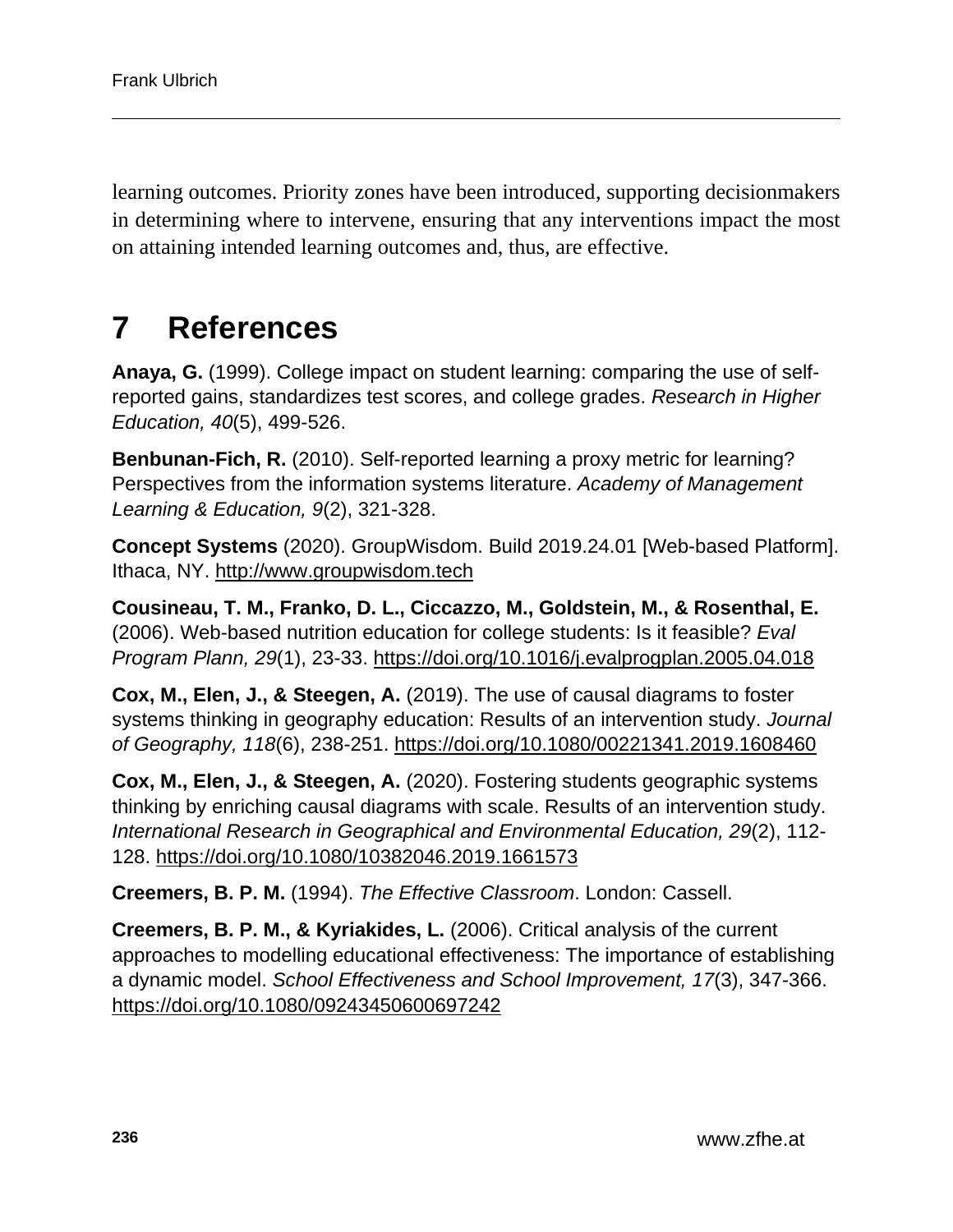**Donohoe, J., O'Rourke, M., Hammond, S., Stoyanov, S., & O'Tuathaigh, C.** (2020). Strategies for enhancing resilience in medical students: A group concept mapping analysis. *Academic Psychiatry, 44*(4), 427-431. <https://doi.org/10.1007/s40596-020-01208-x>

**Hynes, H., Stoyanov, S., Drachsler, H., Maher, B., Orrego, C., Stieger, L., ... Henn, P.** (2015). Designing learning outcomes for handoff teaching of medical students using group concept mapping: Findings from a multicountry European study. *Academic Medicine, 90*(7), 988-994. <https://doi.org/10.1097/acm.0000000000000642>

**Kilty, C., Wiese, A., Bergin, C., Flood, P., Fu, N., Horgan, M., ... Bennett, D.**  (2017). A national stakeholder consensus study of challenges and priorities for clinical learning environments in postgraduate medical education. *BMC Medical Education, 17*(1), 226.<https://doi.org/10.1186/s12909-017-1065-2>

**Meredith, J. R., Shafer, S. M., Mantel, S. J., & Sutton, M. M.** (2017). *Project*  Management in Practice (6<sup>th</sup> ed.). Hoboken, NJ: Wiley.

**Muijs, D.** (2008). Educational effectiveness and the legacy of Bert P.M. Creemers. *School Effectiveness and School Improvement, 19*(4), 463-472. <https://doi.org/10.1080/09243450802535224>

**Rosas, S. R.** (2017). Group concept mapping methodology: Toward an epistemology of group conceptualization, complexity, and emergence. *Quality & Quantity, 51*(3), 1403-1416.<https://doi.org/10.1007/s11135-016-0340-3>

**Scheerens, J.** (2015). Theories on educational effectiveness and ineffectiveness. *School Effectiveness and School Improvement, 26*(1), 10-31. <https://doi.org/10.1080/09243453.2013.858754>

**Schophuizen, M., Kreijns, K., Stoyanov, S., & Kalz, M.** (2018). Eliciting the challenges and opportunities organizations face when delivering open online education: A group-concept mapping study. *The Internet and Higher Education, 36*, 1-12.<https://doi.org/10.1016/j.iheduc.2017.08.002>

**Shen, Z., Tan, S., & Siau, K.** (2018). Challenges in learning unified modeling language: From the perspective of diagrammatic representation and reasoning.